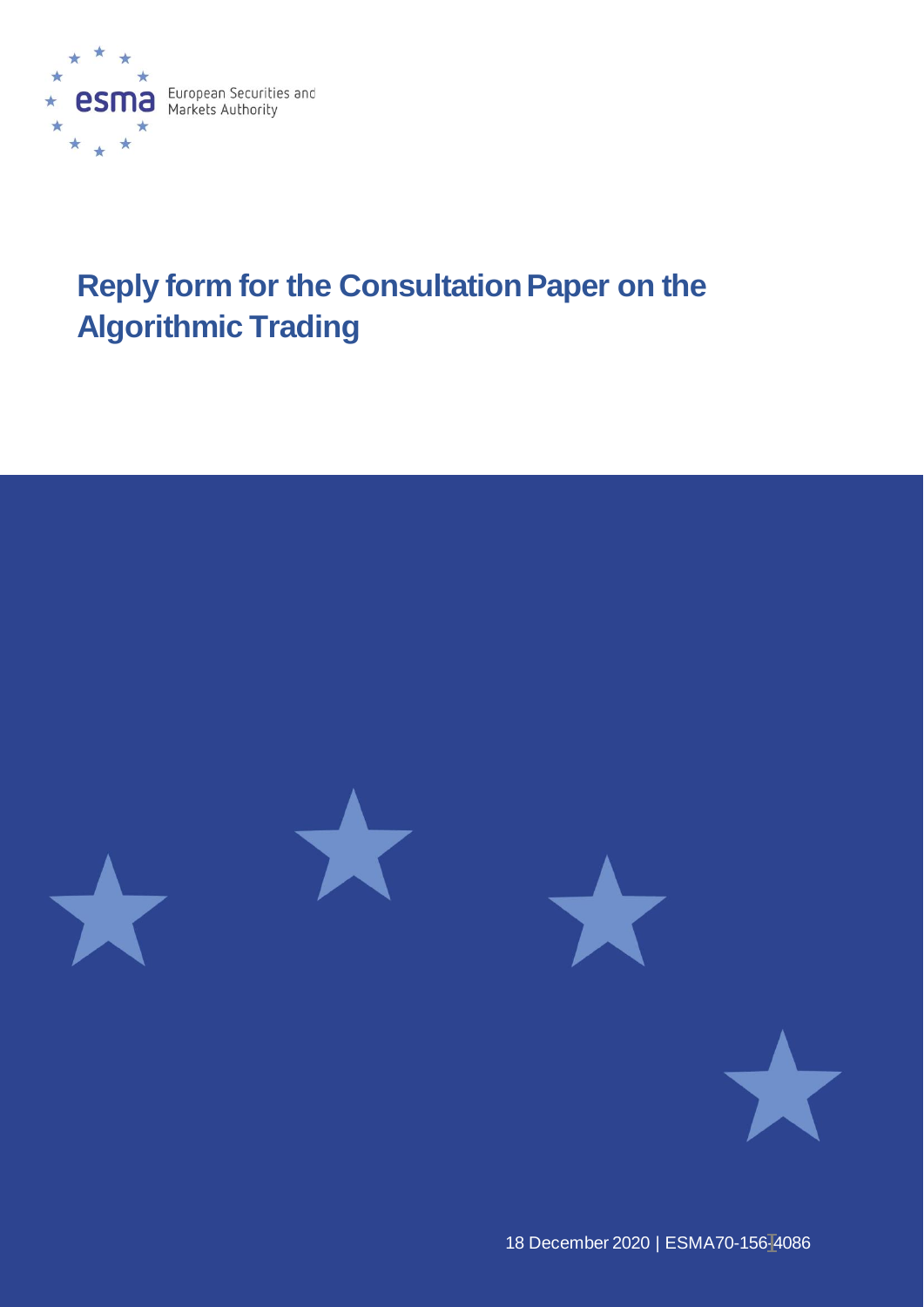

# **Responding to this paper**

ESMA invites comments on all matters in this consultation paper and in particular on the specific questions summarised in Annex I. Comments are most helpful if they:

- respond to the question stated;
- indicate the specific question to which the comment relates;
- contain a clear rationale; and
- describe any alternatives ESMA should consider.

ESMA will consider all comments received by **12/03/2021.** 

All contributions should be submitted online at [www.esma.europa.eu](http://www.esma.europa.eu/) under the heading 'Your input - Consultations'.

#### **Instructions**

In order to facilitate analysis of responses to the Consultation Paper, respondents are requested to follow the below steps when preparing and submitting their response:

- 1. Insert your responses to the questions in the Consultation Paper in the present response form.
- 2. Please do not remove tags of the type <ESMA\_QUESTION\_ALGO\_1>. Your response to each question has to be framed by the two tags corresponding to the question.
- 3. If you do not wish to respond to a given question, please do not delete it but simply leave the text "TYPE YOUR TEXT HERE" between the tags.
- 4. When you have drafted your response, name your response form according to the following convention: ESMA\_ALGO\_nameofrespondent\_RESPONSEFORM. For example, for a respondent named ABCD, the response form would be entitled ESMA\_FOTF\_ABCD\_RESPONSEFORM.
- 5. Upload the form containing your responses, in Word format, to ESMA's website [\(www.esma.europa.eu](http://www.esma.europa.eu/) under the heading "Your input – Open consultations"  $\rightarrow$ "Consultation on Algorithmic Trading").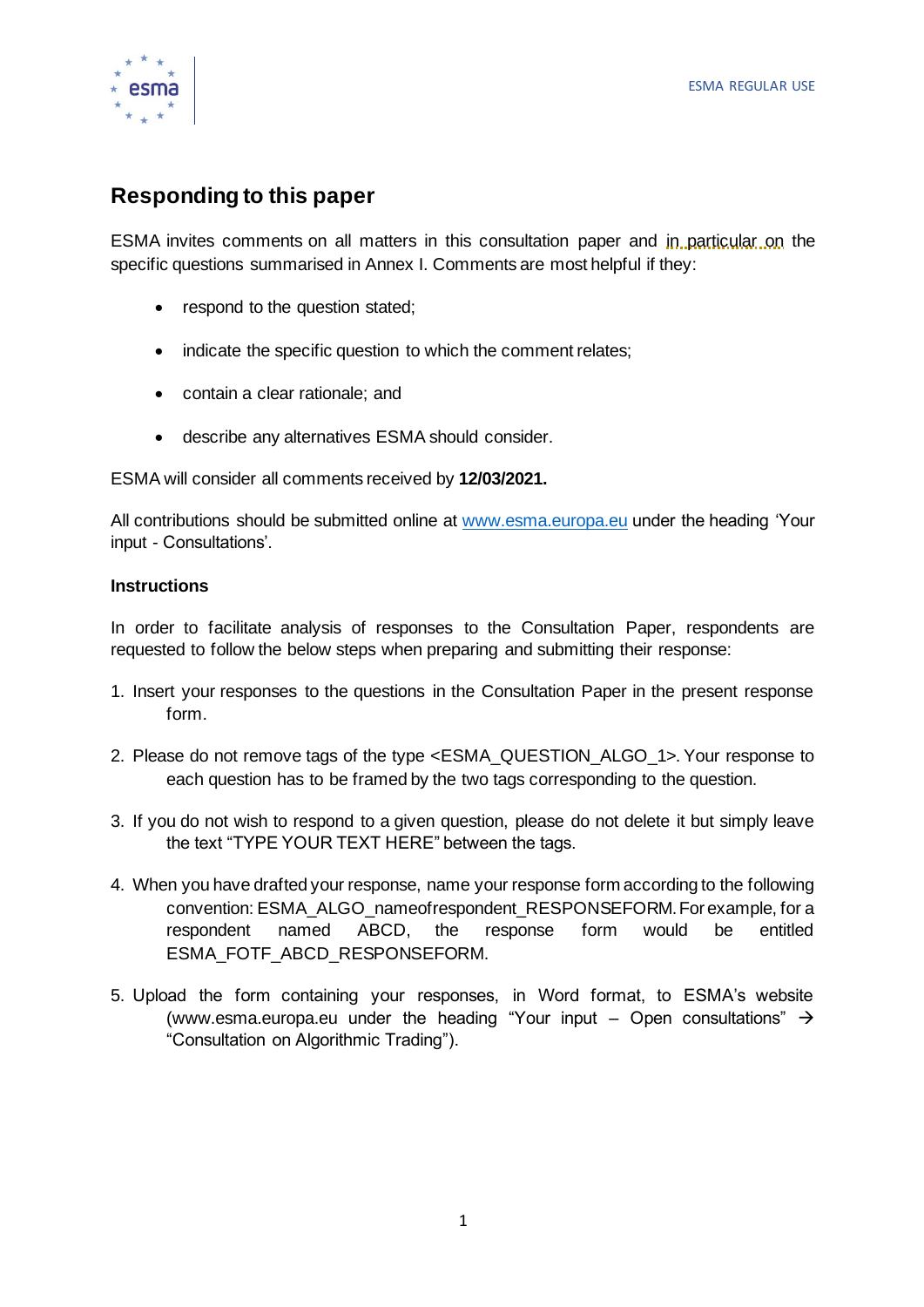

#### **Publication of responses**

All contributions received will be published following the close of the consultation, unless you request otherwise. Please clearly and prominently indicate in your submission any part you do not wish to be publically disclosed. A standard confidentiality statement in an email message will not be treated as a request for non-disclosure. A confidential response may be requested from us in accordance with ESMA's rules on access to documents. We may consult you if we receive such a request. Any decision we make not to disclose the response is reviewable by ESMA's Board of Appeal and the European Ombudsman.

#### **Data protection**

Information on data protection can be found at [www.esma.europa.eu](http://www.esma.europa.eu/) under the headin[g Legal](http://www.esma.europa.eu/legal-notice)  [Notice.](http://www.esma.europa.eu/legal-notice)

#### **Who should read this paper**

This document will be of interest to (i) alternative investment fund managers, UCITS management companies, EUSEF managers and/or EuVECA managers and their trade associations, (ii) distributors of UCITS, alternative investment funds, EuSEFs and EuVECAs, as well as (iii) institutional and retail investors investing into UCITS, alternative investment funds, EuSEFs and/or EuVECAs and their associations.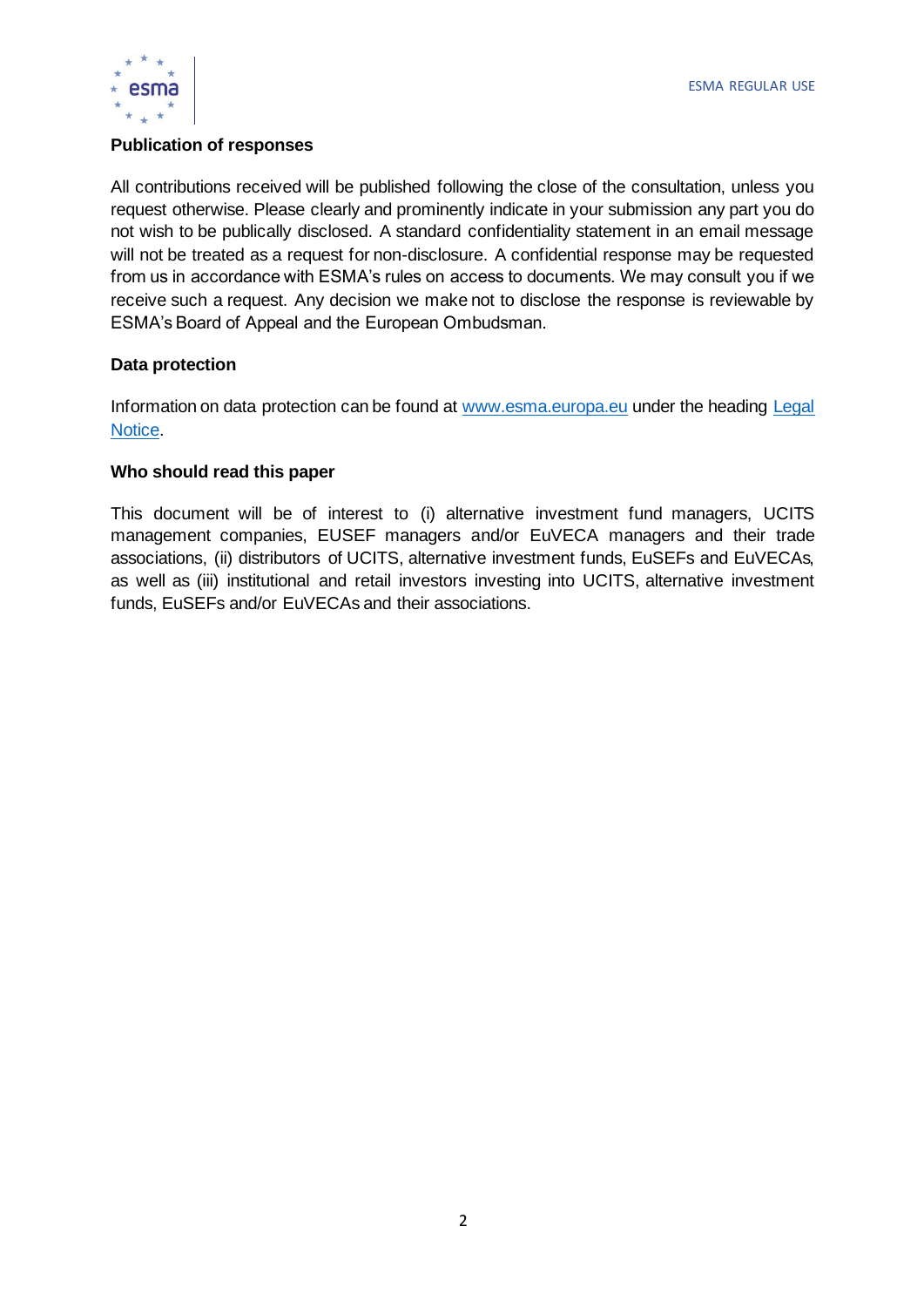

# **General information about respondent**

| Name of the company / organisation   | Deutsche Börse Group (DBG)                  |
|--------------------------------------|---------------------------------------------|
| Activity                             | Regulated markets/Exchanges/Trading Systems |
| Are you representing an association? |                                             |
| Country/Region                       | Germany                                     |

# **Introduction**

# *Please make your introductory comments below, if any*

#### <ESMA\_COMMENT\_ALGO\_1>

Deutsche Börse Group (DBG) is generally supportive of the MiFID II framework for algorithmic trading and appreciates the opportunity to respond to this consultation paper . In general, we agree with ESMA's analysis of the algorithmic trading landscape. To this point, we have not identified an entirely new development in algorithmic trading that would require dedicated action. Any risks associated with algorithmic trading are well addressed through the requirements and responsibilities of investment firms and trading venues stipulated by MiFID II. We believe that the MiFID II/MiFIR framework for algorithmic trading has proved its efficiency over the last years – especially during times of high amounts of trading and volatility present in 2020 during the COVID-19 crisis – and hence any changes should be limited and targeted.

In this context, we would like to express our support for several of ESMA's proposals and would like to provide some additional recommendations in our response:

**Scope of algorithmic trading** – We support ESMA's recommendation that the definition of algorithmic trading should apply to SIs and that key requirements at SI level for OTC algorithmic trading should include governance arrangements for trading system and trading algorithms, controlled deployment of algorithms and kill functionality and other risks controls given the role that SIs play in today's equity markets and given that business activities of SIs are to a large extend opaque.

**HFT** – DBG believes the HFT definition and methodology under MiFID II seem reasonable and well calibrated, and we would recommend not changing them to any dynamic intraday calculation.

**DEA** – DBG would agree with the ESMA's view that DEA clients shall adhere to MiFID II requirements when applying algorithmic trading techniques. Nevertheless, we would like to emphasise that information regarding DEA clients (including sub-delegation) is not available to a trading venue. According to Level 1 and 2 provisions, DEA providers have a contractual relationship with DEA users, are responsible for their clients' order flow and should therefore clarify whether clients apply algorithmic trading techniques and whether they adhere to MiFID II provisions. In addition, we do not think that further clarification in relation to online brokerage would be required as MiFID II clearly established a differentiation between DEA and intermediation, and we agree with ESMA that retail clients are not considered to perform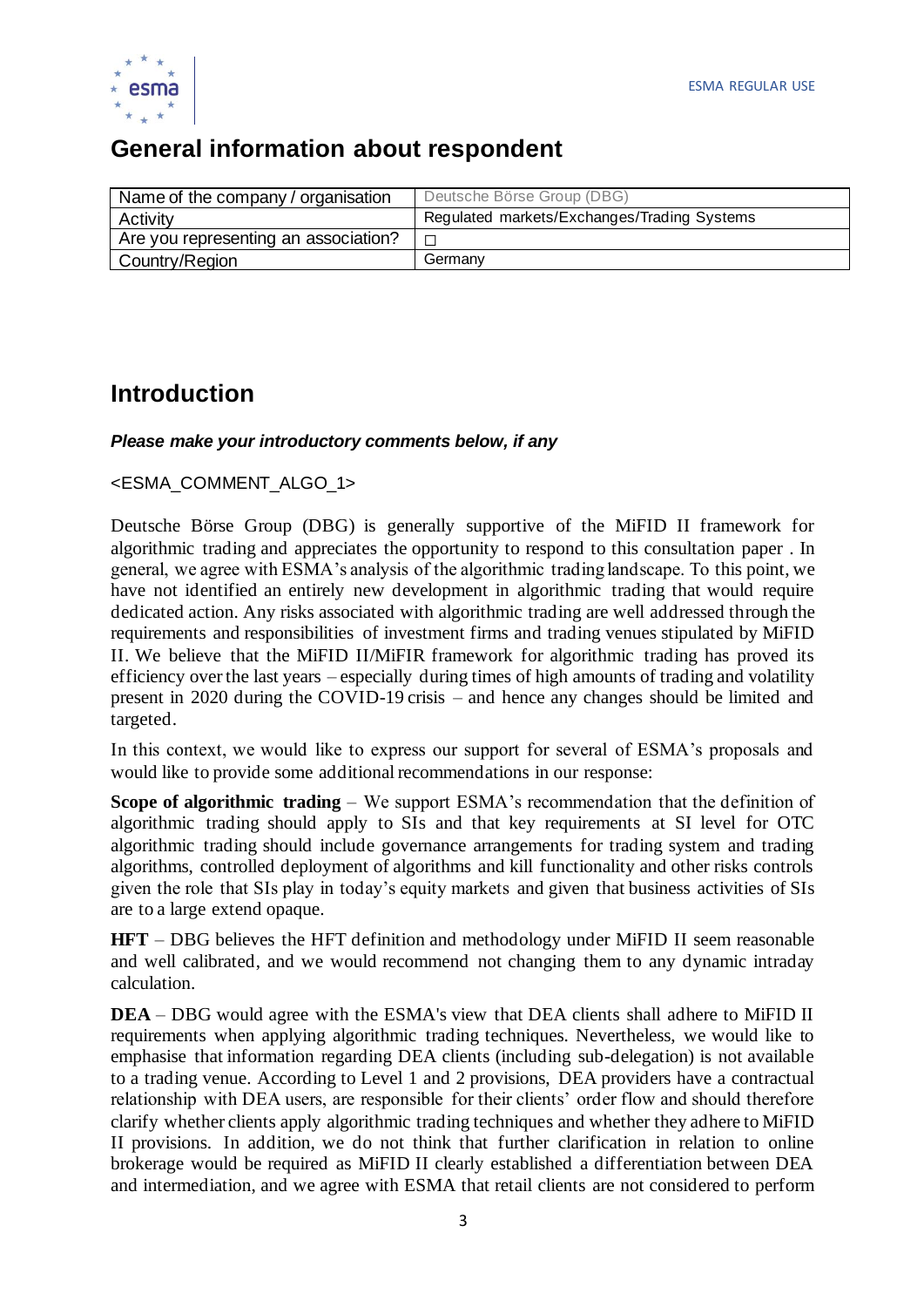

investment activities on a professional basis. Importantly, DBG welcomes the deletion of the exception to the exemption from authorisation as investment firm for persons having DEA to a trading venue as we agree with ESMA's view that the obligations and responsibilities relating to DEA providers already provide meaningful controls over DEA users. Further, we agree with ESMA's analysis that any Tier 2 DEA client would not technically be in possession of the trading code of the DEA provider. Therefore, DBG does not support extending the definition of DEA users to sub-delegated clients. Last but not least, trading venues do not have information about names and numbers of DEA users, and we do not think that providing this information is necessary as it is already available through transaction reporting.

**Self-assessment** – DBG supports ESMA's proposal to limit the self-assessment to every two years and to continue sharing them with the relevant national competent authority (NCA). Nevertheless, should a harmonised structure be provided in the future, any additional operational and compliance-related burdens should be avoided and trading venues should be granted sufficient time to implement any new format.

**Testing** – DBG thinks that the current testing requirements for algorithms are sufficient and does not support pre-defined testing scenarios. A one-size-fits-all approach would not reflect the heterogeneity of trading participants business models and trading behaviours. Our simulation environments reflect the production environments and enables our members to address their individual test cases in a realistic environment, and do so frequently.

**Circuit breakers** – DBG agrees with ESMA's analysis that volatility interruption mechanism at DBG's trading venues served its purpose efficiently and helped to ensure orderly trading on our trading venues during highly volatile and stressed market phases. We therefore agree as well that the requirements for circuit breaker mechanisms as they are currently set are adequate and sufficient and that regulatory changes are not necessary. The current regulatory set-up, combining a comprehensive legal framework and market operators' discretion on the actual design of the mechanisms, results in a market environment that effectively contributes to ensure price quality and financial stability.

**OTR** – DBG does not support a convergence of maximum OTR ratios and believes that the determination of maximum OTR ratios should remain in the responsibility of each trading venue. Any pre-defined maximum OTRs would not take into account that a certain instrument might need different limits on different venues as well as the variety of trading participants and heterogeneity of different markets. Further, we do not see any underlying issues with the observation that the maximum limits have not been frequently exceeded. DBG is of the opinion that this is the result of a profound analysis and subsequent determination of limits. We determined the maximum ratios by analysing the trading activity of all trading participants per asset class. Maximum ratios were set in a manner that outliers were going to be penalized but that regular trading activity of the trading participants would not artificially be impacted. In addition, we have installed additional layers of defence, warning and slowing down participants reaching the limits. Further, trading participants themselves often monitor and control their message flow to avoid exceeding the limits. As a result, we do not think that a more convergent approach is useful regarding the consequences of exceeding the maximum limits as we believe that the current surveillance and sanctioning process works fine.

**IT incidents/outages** – Swift incident communication is of course very important for oversight authorities. Hence, DBG's trading venues have established well-functioning procedures of notification to the respective NCAs in case of IT incidents/outages informing them as swiftly as possible and in accordance with the legal notification obligations. Therefore, we do not believe that there is a need for further streamlining the notification procedures from trading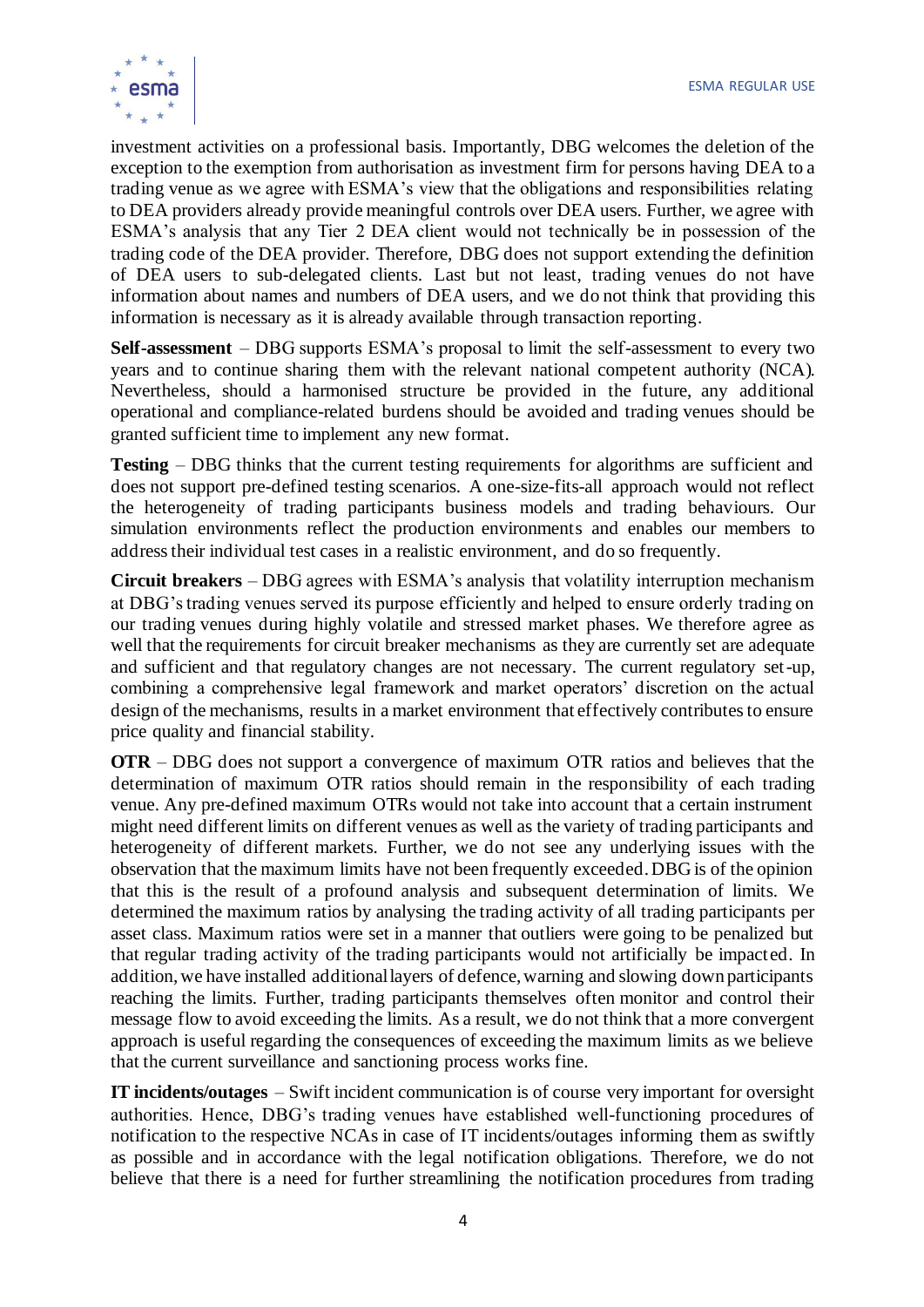

venues to NCAs and ESMA via additional guidance. Furthermore, DBG has put in place a standardized and reliable process of streamlined communication to customers over multiple channels. Nevertheless, DBG is always looking at ways to improve our processes. We are therefore continuously in close dialogue with our trading members and we would be open for sharing best practice and aligning on core aspects of communication in case of an outage via industry standards. Regarding, initiatives aiming at continuity of trading in case of an IT incident/outage, DBG does not believe that such an initiative should be put forward given a close to 100% system performance of main markets. We would caution against forcing algorithms to include different sources of information. The underlying assumption seems to be that regulated markets, MTFs and potentially SIs are set on the same level in terms of price formation and information, with easy switch from one to the other, putting aside respective market shares and the notion of reference market. The explored initiative would hence introduce an artificial change to the current market structure which is at odd with MiFID. To the contrary, the flight to execution at quality the height of volatility in the COVID-19 crisis proved once more that there was a need by investors to trade on transparent regulated markets when looking at the migration of volumes from dark, SI, and OTC trading to regulated markets. Last but not least, it should be up to the trading participants to decide if they see merit in connecting to more than one reference data point or not, but they should not be forced upon by regulation.

**Tick sizes** – DBG's internal assessment of the tick size regime on Xetra instruments does not indicate that it had a positive effect on market depth and transaction costs. We only observe an expected mechanical effect related to tick size changes. The effects are more pronounced for most liquid stocks. We would recall that 80% of the DAX, SDAX and MDAX instruments have experienced an increase in tick size, which would tend to indicate an increase in trading costs under the new regime. In addition to this, DBG would like to underline that it is crucial that the tick size regime is applied uniformly across jurisdictions and followed by all execution venues. In this context, we would highlight again that there should be no exemptions to the tick size regime. Thus, we would suggest moving the ESMA Level 3 guidelines to Level 2 to ensure a level playing field within the EU. In addition, we provide some recommendations regarding technical issues with the FITRS database. We would also like to bring ESMA's attention on the frequency of calculations updates as an update half year could be beneficial to reflect changes in liquidity – especially in light of Brexit implications. Last but not least, DBG appreciates that RTS 11 was amended to allow tick size adjustments for non-EU shares. However, we would still like to point at the inconsistency between the definition of third country shares and the definition of non-EU shares; any share considered as non-EU should be eligible to an adjustment of their tick size, provided that liquidity is higher outside of the EU. In light of Brexit implications, DBG encourages ESMA to consider a recalculation of the MRMTL and the ADNT mid-2021, based on the first six months of the year, and to apply until the next yearly calculations applying in April 2022. This would ensure that the MiFID II parameters reflect the real level of liquidity in the EU for EU shares and would as well allow for the adjustment of third country shares to their level of liquidity outside of the EU. Last but not least, DBG supports a harmonised approach across all ETFs and execution venues. However, the current tick size regime defined in RTS 11 was calibrated to match the liquidity profile of equities. This approach does not fit ETFs which track a broad range of underlying markets, including fixedincome markets. We think it is crucial that ETFs are assigned to liquidity bands reflecting adequately the liquidity level for the relevant instrument; we would therefore strongly advise to not only consider the highest liquidity band in Annex RTS 11 but as well to add (a) new liquidity band(s). A broadening of the tick size regime's instrument scope could lead to a flight to OTC markets which are not subject to regime.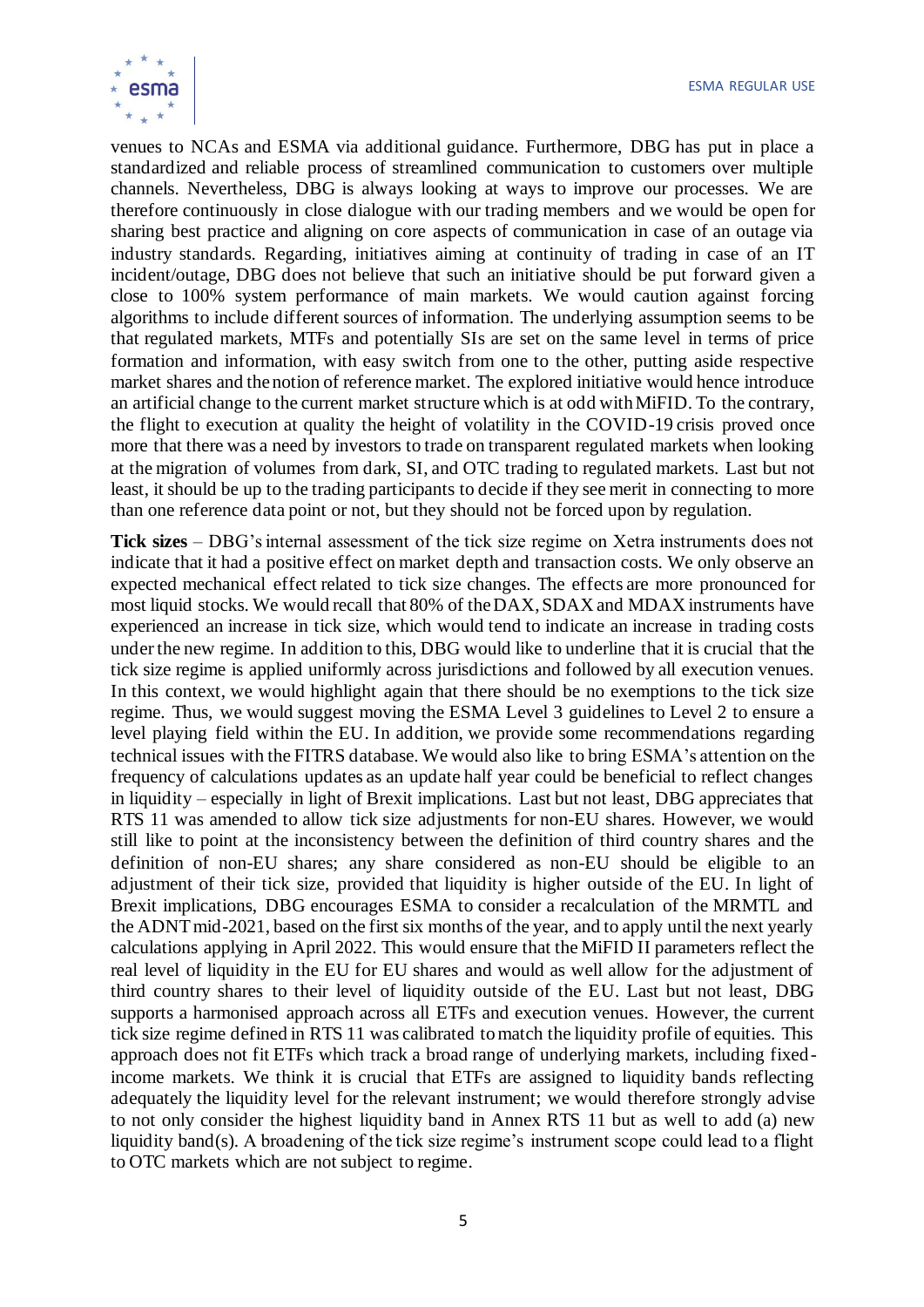

**Market making regime** – DBG agrees with ESMA's analysis that the MiFID II/MiFIR market maker regime has contributed to a more stringent regulatory framework. While DBG agrees with the proposal to limit market making registration to continuous trading only where market making strategies are used, we do not support expanding the obligation to have market making schemes for all instruments and types of trading systems. DBG would thus disagree with requiring monetary incentives for non-liquid markets and with a fee incentive for only the best liquidity providers if it was compulsory. Rather, trading venues should have discretion to assess for which instruments and markets market making schemes make sense. DBG thinks that the existing flexibility and discretion that MiFID II offers to trading venues is crucial and has proven valuable, hence, we do also not see the need to provide further clarification for certain relevant concepts. DBG rather recommends removing the obligation for trading venues to offer market making schemes, as we believe that monetary incentives might have an insignificant impact on market maker behaviour under stressed market conditions as no incentives can compensate the risk of a bankruptcy. Market conditions rather than incentives drive market making behaviour.

**Speedbumps** – DBG thinks that venues which introduced asymmetric speedbumps such as our derivatives exchange Eurex provide sufficient information on their mechanism, ensuring close alignment with the NCA and market participants, and does not believe that further regulation in this aspect is required. Asymmetric speedbumps, like the Passive Liquidity Protection (PLP) introduced by Eurex, are contributing to fair and orderly trading conditions. The PLP provides a non-discriminatory market access to all participants through the use of functionality and aims to improve liquidity and the price discovery process of the order book. DBG believes that further regulation in this field is not required and rather encourages a continuous dialogue between the introducing exchange and the NCA. Further, Eurex currently has regulatory market making requirements, valid for all regulatory market makers, and on top commercial liquidity provider incentive schemes. However, we do not support the idea that venues which introduce asymmetric speedbumps should set tighter market making requirements, which would only increase entry barriers for new participants that want to familiarize with market making and build up respective IT capacities. Neither do we support the suggestion that such arrangements shall be prohibited for equity markets without evidence of any detrimental effect of speedbumps on EU equity markets. We rather believe that the current legal framework ensures a wellcalibrated balance between allowing for innovation and the imperatives of market integrity and investor protection. DBG fully appreciates the dialogue with our NCA on the topic of speedbumps and in addition, we are keen to provide further empirical insights based on the recent findings of the Eurex PLP to various other stakeholders.

**Public vs private data feeds** – The synchronisation of our different feeds and in particular private fill confirmations and public trade messages has been carefully considered and implemented. DBG applies a public data first principle. Involved parties receive their trade confirmation slightly after via their private channels. We do not see the need for any policy change and would like to point out that as long as information on the sequencing of the public and private feeds is transparent and accepted by all participants, the sequence shall be at the discretion of trading venues.

DBG trusts that our comments are seen as a useful contribution to increase the functioning of the MiFID II/MiFIR requirements for algorithmic trading, and remain at the disposal of ESMA for any questions and additional feedback

<ESMA\_COMMENT\_ALGO\_1>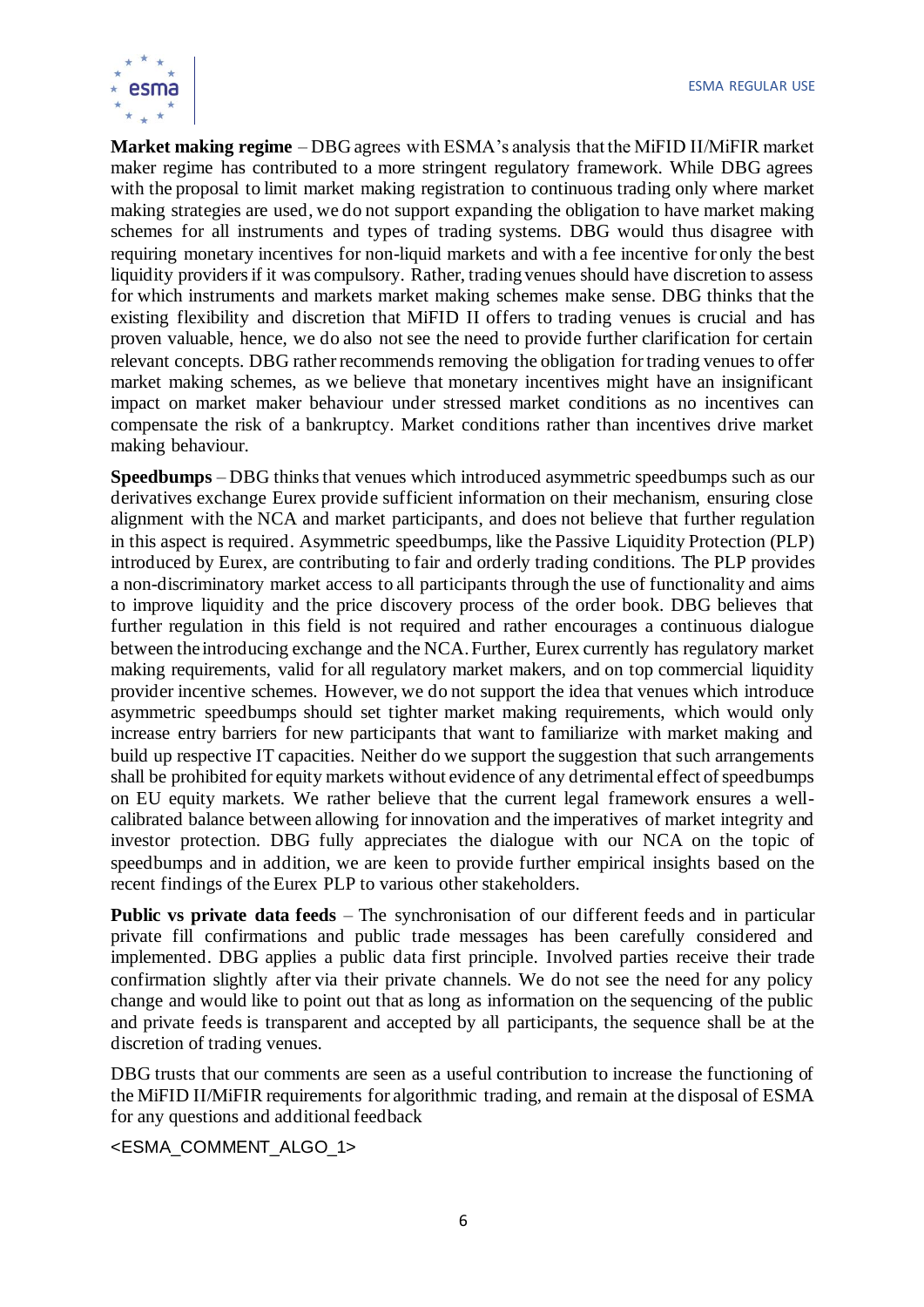

# **Questions**

**Q1** : What is your overall assessment of the MiFID II framework for algorithmic trading, HFT and DEA?

# <ESMA\_QUESTION\_ALGO\_1>

DBG is generally supportive of the MiFID II framework for algorithmic trading and adjacent aspects. Furthermore, DBG believes that the MiFID II framework for algorithmic trading proved its efficiency over the last years. The definitions are clear and capture the types of various algorithmic trading manners. The risks associated with algorithmic trading are well addressed though the requirements and responsibilities of investment firms and trading venues stipulated by MiFID II on various layers. Please also see our response to Q2. <ESMA\_QUESTION\_ALGO\_1>

**Q2** : In your views, are there risks other than the one mentioned in MiFID II or impacts on market structure developments due to market electronification/ algorithmic trading that would deserve further regulatory attention? Please elaborate.

<ESMA\_QUESTION\_ALGO\_2>

DBG understands the regulator's concern regarding the potential risks associated with algorithmic trading. However, we believe that those risks were well addressed in the past in MiFID II/MiFIR and MAR legislative frameworks and implemented by trading venues on a) legal, b) functional and c) technical layers. Regarding a) legal layers, exchanges have absorbed the legislative and regulatory requirements into their comprehensive set of rule books, to which market participants need to adhere. On b) the functional layer, risk controls, circuit breaker mechanisms and limits such as excessive system usage fees or order to trade ratios (OTR) have been deployed or extended, for example. And further safeguards on c) the technical layer have been implemented or extended, like testing requirements, system resilience and capacity measures, etc., that proved their efficiency over the last years, and especially during times of high amounts of trading and volatility present in 2020 during COVID-19 crisis. All of those layers have worked in a harmonised fashion, to address challenges a trading venue and market participants are confronted with. To this point, we have not identified an entirely new development in algorithmic trading that would require dedicated focus. <ESMA\_QUESTION\_ALGO\_2>

**Q3** : Do you consider that the potential risks attached to algorithmic trading should also be given consideration in other trading areas? Please elaborate.

<ESMA\_QUESTION\_ALGO\_3> No, DBG does not see any need for this as risks are well addressed. Please also see our answer to the previous two questions. <ESMA\_QUESTION\_ALGO\_3>

**Q4** : Do you agree with this analysis? If not, please explain why. <ESMA\_QUESTION\_ALGO\_4>

DBG would agree with ESMA's view that DEA clients shall adhere to MiFID II requirements when applying algorithmic trading techniques. However, we believe that it shall be the responsibility of DEA providers with contractual relations to its client base, to clarify whether the clients are engaged in algorithmic trading and whether they adhere to this set of requirements. We would like to emphasise that the information regarding DEA clients is not and shall not in the future be available to a trading venue due to data protection reasons; we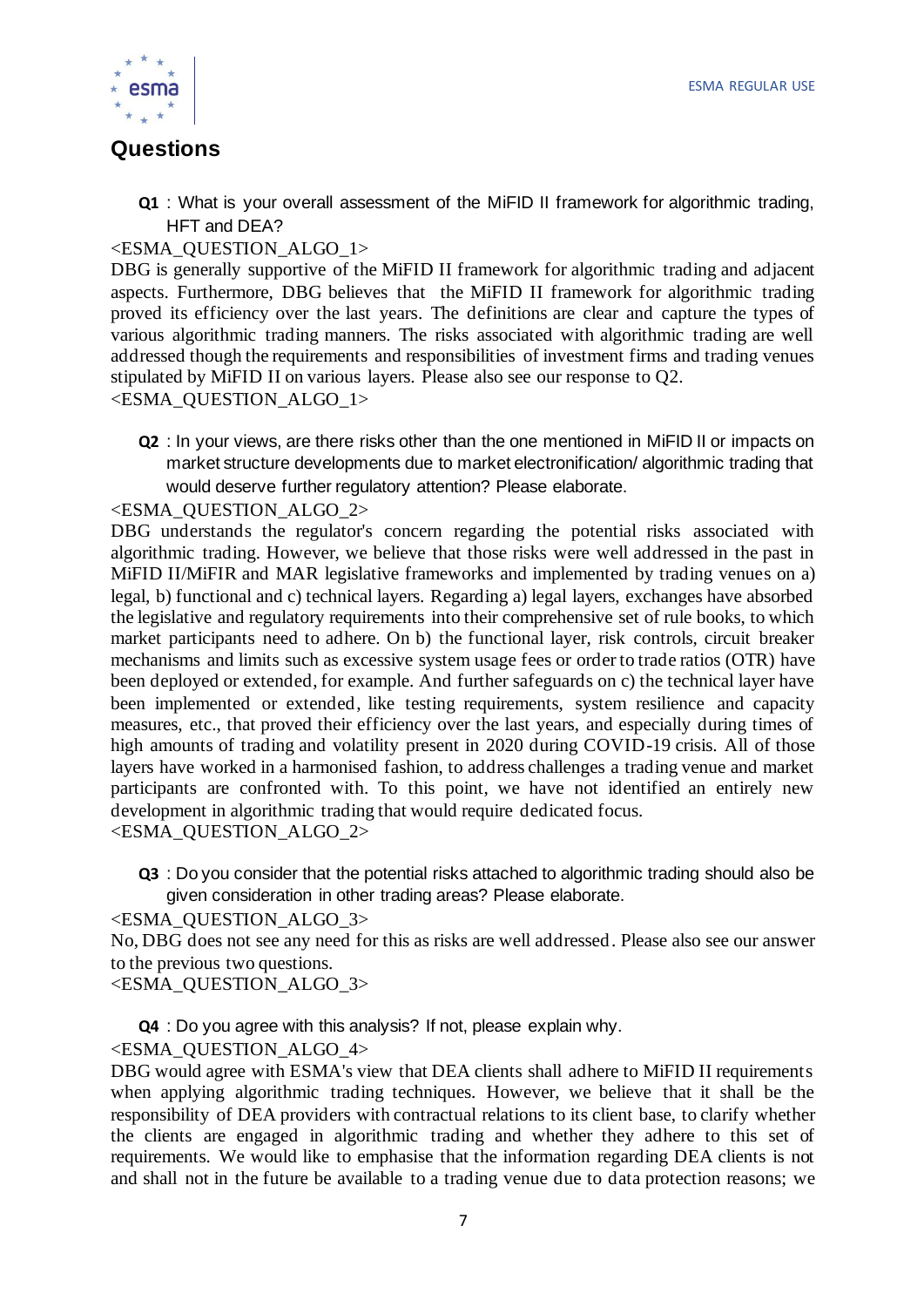

would caution against this as the trading venue does not have contractual relationships with those clients and should not receive their data.

# <ESMA\_QUESTION\_ALGO\_4>

**Q5** : Did you encounter any specific issue with the definition of HFT? Do you consider that the definition should be amended? Do you have any suggestion to replace the high message intraday rates with other criteria or amend the thresholds currently set in Level 2? Please elaborate and provide data supporting your response where available.

#### <ESMA\_QUESTION\_ALGO\_5>

DBG did not encounter any issues with the definition of HFT. Overall, HFT criteria under MiFID II seem reasonable and well calibrated to capture this type of technological deployment and business model pursuit. The methodology and thresholds proved their efficiency over the last years, as it seems important for firms to have a high degree of transparency and predictability. We would not recommend any dynamic intraday calculation to be included as the general business strategy does not change overnight and the behavior of the trading participants are also stable over time and therefore, should be estimated over a certain period of time, and not be characterized by singular events. Twelve months as stipulated by MiFID II is considered adequate.

<ESMA\_QUESTION\_ALGO\_5>

**Q6** : Based on your experience, is sub-delegation of DMA access a frequent practice? In which circumstances? Which benefits does it provide to the DEA user and to the subdelegates? Are you aware of sub delegation arrangements in the context of Sponsored access? If so, please elaborate.

#### <ESMA\_QUESTION\_ALGO\_6>

DBG's trading venues permit their members to provide Direct Market Access (DMA) to their clients. However, we cannot comment on the question if sub-delegation of DMA is a frequent practice. The regulation does not foresee a legal relationship between trading venues and DMA clients. DBG only has a legal relationship with its DMA providers as they are members of the trading venues. According to Commission Delegated Regulation (EU) 2017/589, the information and responsibilities regarding DMA clients and its sub-delegated clients, therefore, lies with DMA providers and is not available at trading venue level.

#### <ESMA\_QUESTION\_ALGO\_6>

**Q7** : (for DEA Tier 1clients) Do you sub-delegate direct electronic access? If so, are your Tier 2 clients typically regulated entities/investment firms? Are they EU-based or third country based?

<ESMA\_QUESTION\_ALGO\_7> TYPE YOUR TEXT HERE <ESMA\_QUESTION\_ALGO\_7>

> **Q8** : Do you agree with this analysis? If not, please explain why. Do you consider that further clarification is needed in this area? If so, what would you suggest?

#### <ESMA\_QUESTION\_ALGO\_8>

DBG believes that the relevant frameworks under MiFID II give a clear guidance of differentiation and concurs with the analysis by ESMA. According to MiFID II, and accompanying legislation, what is considered DEA shall be distinguished from the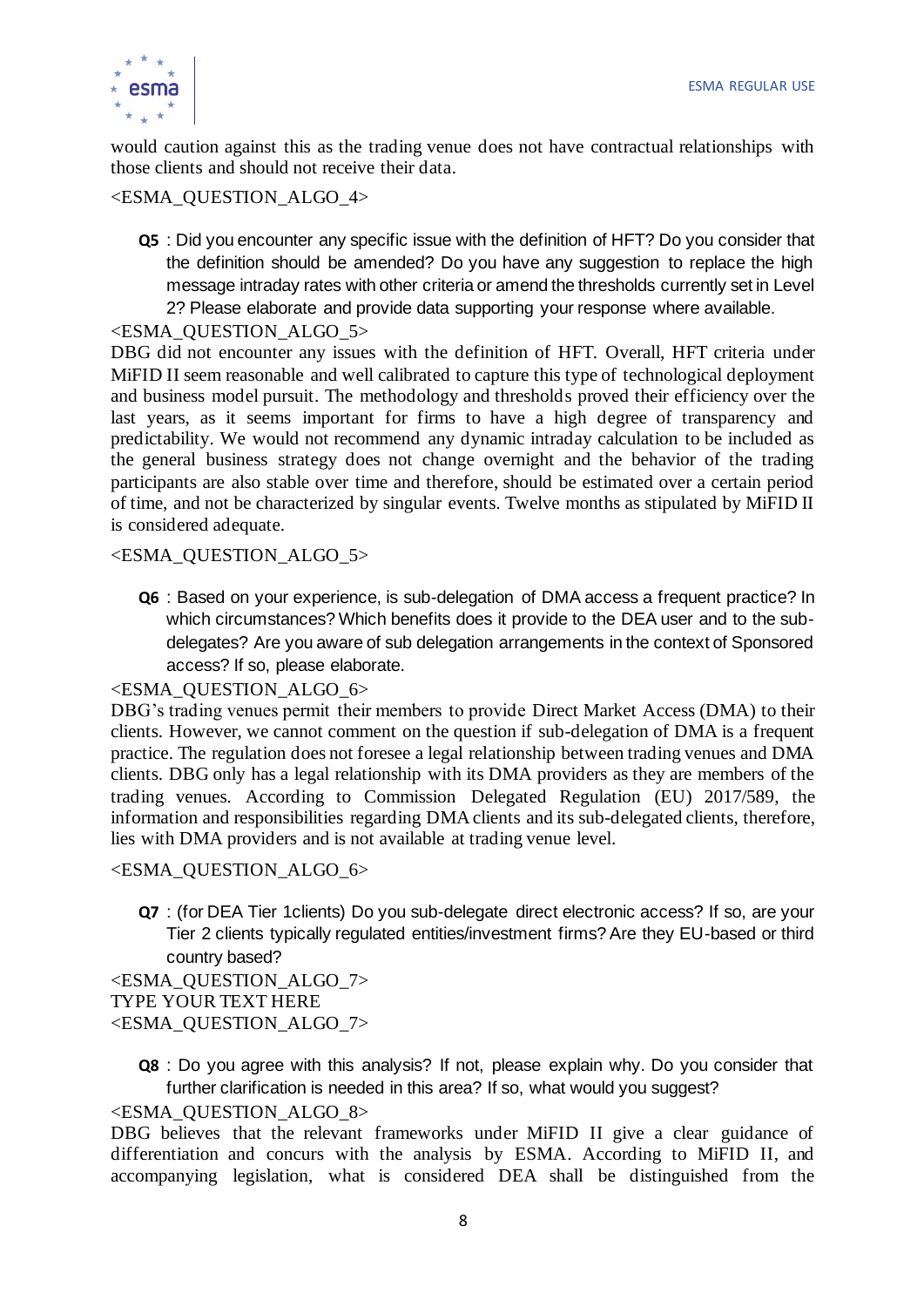

arrangements where client orders are intermediated through electronic means such as, for example, online brokerage. To our view, further clarification would not be required. It seems sufficiently established that in case of DEA, the person transmitting the order to the trading venue can exercise discretion regarding the exact fraction of a second at which an order is entered, thus, has more control over the order and timing of its submission. While in case of intermediation, e.g. online brokerage, submitters of orders do not have sufficient control over the parameters of the arrangement, as providers take on the control by deploying certain filters, algorithms and arrangements for optimisation that as a consequence also add a certain amount of delay.

It is recommended to ensure this distinction provided by the current framework, and not mingle intermediated flow into the DEA definition.

Finally, DBG agrees that retail clients are not considered to perform investment activities on a professional basis.

<ESMA\_QUESTION\_ALGO\_8>

**Q9** : Do you agree with ESMA's proposal? If so, do you consider that the requirements considered above relevant? Should there be additional ones? If you disagree with ESMA's proposal, please explain why.

<ESMA\_QUESTION\_ALGO\_9>

DBG supports ESMA's recommendation that the definition of algorithmic trading should apply to SIs and that key requirements at systematic internaliser (SI) level for OTC algorithmic trading should include governance arrangements for trading systems and trading algorithms, controlled deployment of algorithms and kill functionality and other risks controls. Given the role that SIs play in today's equity markets (approx. 20% market share) and the size of individual SIs (please also see ESMA's first annual report on securities markets) we consider it necessary for SIs to address the immanent risks attached to algorithmic trading, especially from an investor protection point of view. Investors need the trust that effective risk controls are in place in order to mitigate and address those risks in an appropriate and effective manner in particular during stressed markets conditions. Furthermore, given that business activities of SIs are to a large extend opaque, investors need the confidence that SIs follow regulatory standards.

<ESMA\_QUESTION\_ALGO\_9>

**Q10** : Do you agree with ESMA's proposals above? Please elaborate.

<ESMA\_QUESTION\_ALGO\_10>

DBG welcomes the deletion of the exception to the exemption from authorisation as investment firm set out in Article  $2(1)(d)(ii)$  of MiFID II for persons having DEA to a trading venue. This will ease the level playing field for EU and non-EU firms across the EU - for markets to which the exemption applies.

We agree with ESMA's view that the obligations and responsibilities relating to DEA providers, including under Article 17(5) of MiFID II, and Articles 22(3) and 23(2) of RTS 6 provide an appropriate and sufficient framework for addressing the risks of disorderly trading arising from DEA access to only deal on own account. DBG firmly believes that these requirements imply full responsibility of a DEA provider for the DEA order flow and guarantee meaningful controls over DEA users. Therefore, persons having DEA access to a trading venue while only dealing on own account shall be exempted from authorisation requirements.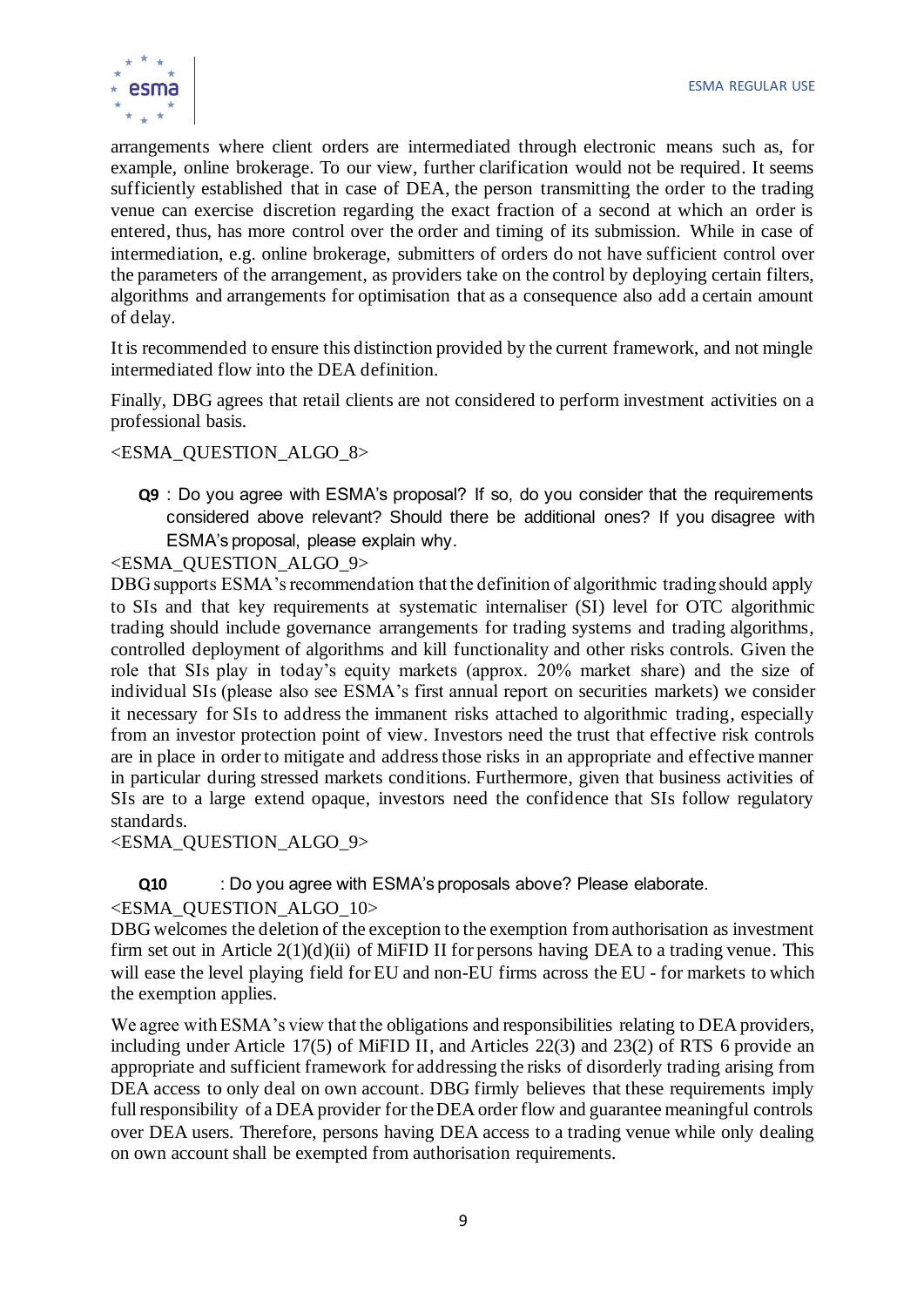

However, DBG does not support the proposal to extend the definition of DEA users in order to include sub-delegated clients. Persons benefitting from the DEA sub-delegation (Tier 2 DEA client) should not be classified as DEA users in the MiFID II sense. Reverting to the legislative objective, to increase trading safeguards and accountability it seems reasonable to consider the immediate vicinity of a trading venue, interaction with its systems and regulations, and to ensure that the direct participant to a trading venue is in full control. Extending the chain to include further tiers does not seem reasonable from a trading perspective. We agree with ESMA's understanding that a Tier 2 DEA client would, in most cases, not technically be in possession of the trading code of the DEA provider. Therefore, we believe that a person who directly interacts with the member and uses its trading code, and who is explicitly authorised by the member to use it, should therefore be understood to have DEA to a trading venue and not a subdelegated client.

Finally, DBG does not agree with the suggested amendment to Article17(5) of MiFID II by including the number and names of entities to which DEA access is provided in an annual update. We do not think that providing the names nor the numbers is necessary. As outlined in our answer to Q6, trading venues do not have a legal relationship to DEA clients and hence do not have access to such information in the first place; rather this information is already available through transaction reporting by DEA providers and in audit trails on request by exchanges.

<ESMA\_QUESTION\_ALGO\_10>

**Q11** : Do you agree with ESMA's proposal? Please elaborate. <ESMA\_QUESTION\_ALGO\_11> TYPE YOUR TEXT HERE <ESMA\_QUESTION\_ALGO\_11>

**Q12** : Do you see merit in ESMA developing a template for notifications to NCAs under Articles 17(2) and 17(5) of MiFID II? If not, please justify your position.

# <ESMA\_QUESTION\_ALGO\_12>

DBG supports ESMA's attempts to standardize the templates for notifications to NCAs regarding DEA provisioning and engagement in algorithmic trading. This would increase clarity and achieve a harmonised approach. We would like to emphasise that such notifications shall stay very generic, as the level of detail requested should only be relevant to the NCA's requirements to understand the technologies used. We believe that point 84 on page 33 of the consultation paper is sufficient for the envisaged approach.

<ESMA\_QUESTION\_ALGO\_12>

**Q13** : Do you agree that it would be useful to clarify that notifications should be done 'without undue delay'?

<ESMA\_QUESTION\_ALGO\_13>

DBG agrees that investment firms should submit the notifications according to Articles 17(2) and 17(5) MiFID II without undue delay. Although we think that this is widely acknowledged, such a clarification might be supportive in order to harmonize expectations on timing across NCAs.

<ESMA\_QUESTION\_ALGO\_13>

**Q14** : Do you agree with ESMA's approach for the exchange of information between NCAs? If not, please justify your position.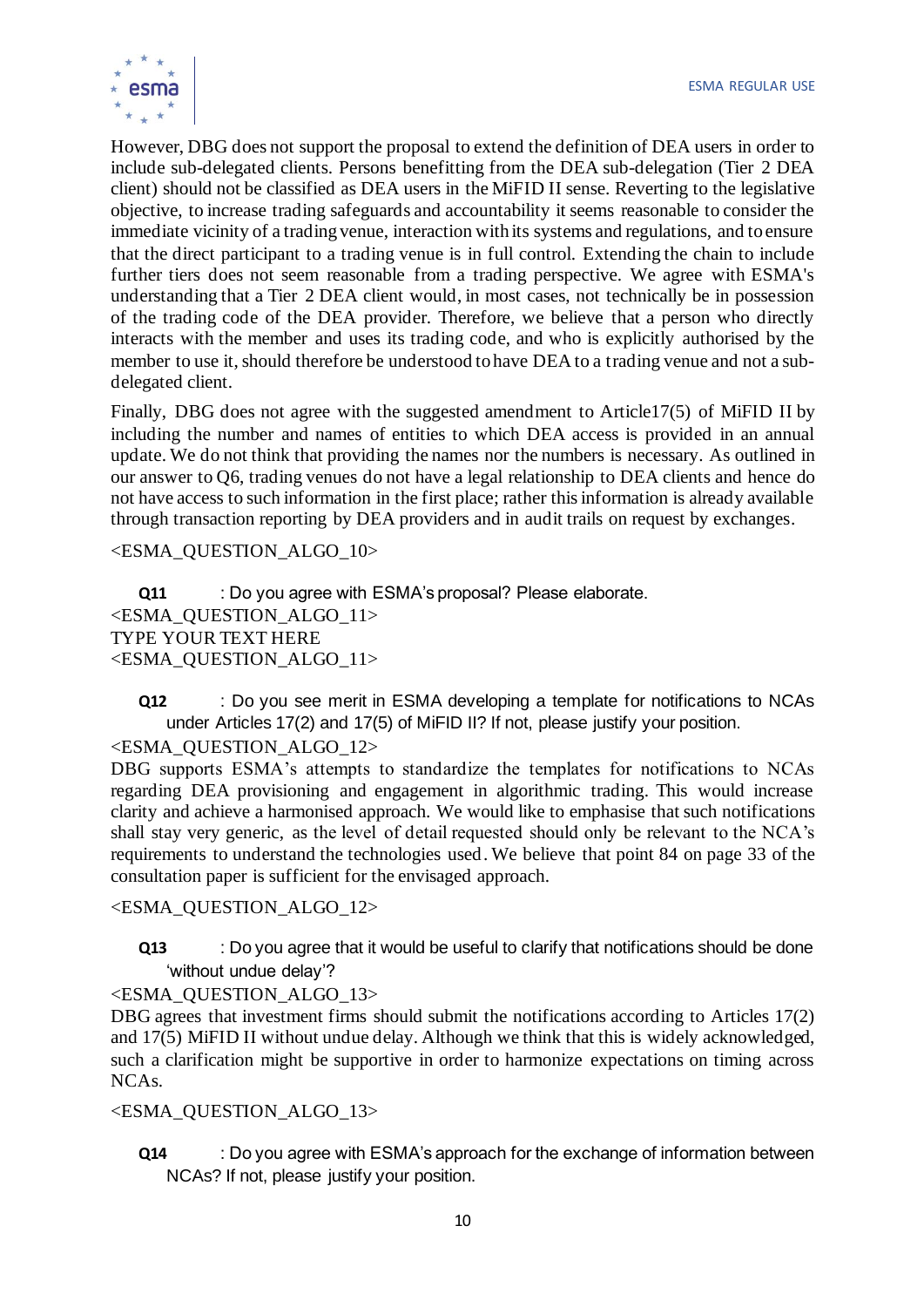

#### <ESMA\_QUESTION\_ ALGO\_14> TYPE YOUR TEXT HERE <ESMA\_QUESTION\_ALGO\_14>

**Q15** : What is your view on clarifying the definition of algorithmic trading? If you deem it beneficial to refine the definition and account for further types of algorithms or algorithmic trading strategies, please provide your suggestion as well as underlying rationale.

#### <ESMA\_QUESTION\_ALGO\_15>

DBG understands that there is a difference between various types of algorithms deployed in the market, and that ESMA therefore deliberates to consider a differentiation between those. However, the heterogeneity of algorithms and the fact that one trading algorithm might include several types of algorithms may create a complexity to allocate one to any of the group and thus, proper differentiation would be hard or in some cases impossible to achieve in practice, without a distinguishable upside. That is why we deem it necessary to classify every type as an algorithm in general, as stipulated in the current definition, which is broad enough to capture a variety of algorithms since it includes any computer determination of order parameters with limited or no human intervention. Further clarification and differentiation of the definitions may result in omitting certain types of algorithms. We therefore prefer to keep the current definition as it stands. Please also see our answer to Q16.

#### <ESMA\_QUESTION\_ALGO\_15>

**Q16** : Do you think there should be specific requirements for different type of algorithms or algorithmic trading strategies in RTS 6? Please explain.

#### <ESMA\_QUESTION\_ALGO\_16>

Following our answer to the previous question, DBG believes that requirements for different types of algorithms would be hard to define in practice, without running the risk to exclude algorithms that should be included. We think that the legal framework and requirements currently defined by MiFID II/MiFIR as well as MAR are adequate to prevent disorderly trading or manipulative behaviour. All the algorithms have the same testing and certification requirements towards the trading venues and are well-managed by functional safeguards, such as risk controls and mechanisms such as excessive system usage fee or circuit breakers, for example.

#### <ESMA\_QUESTION\_ALGO\_16>

# **Q17** : What is your experience with testing environments? Are they used frequently? If not, why? Do you see a need for any improvements?

#### <ESMA\_QUESTION\_ALGO\_17>

DBG provides simulation environments the whole year. Members have the possibility to test frequently, and in particular in preparation for every release of the trading system, which takes place twice a year. Members can use the simulation environments for unassisted or assisted testing (e.g. focus days for special item testing and testing of fundamental cases, e.g. connectivity loss, high volatility) and execute testing according to their business models. DBG continuously makes improvements to its systems where deemed appropriate and by taking members feedback into account. Hence, we do not consider that any improvements are to be done. The current regulation provides sufficient clarity with regard to testing environments. <ESMA\_QUESTION\_ALGO\_17>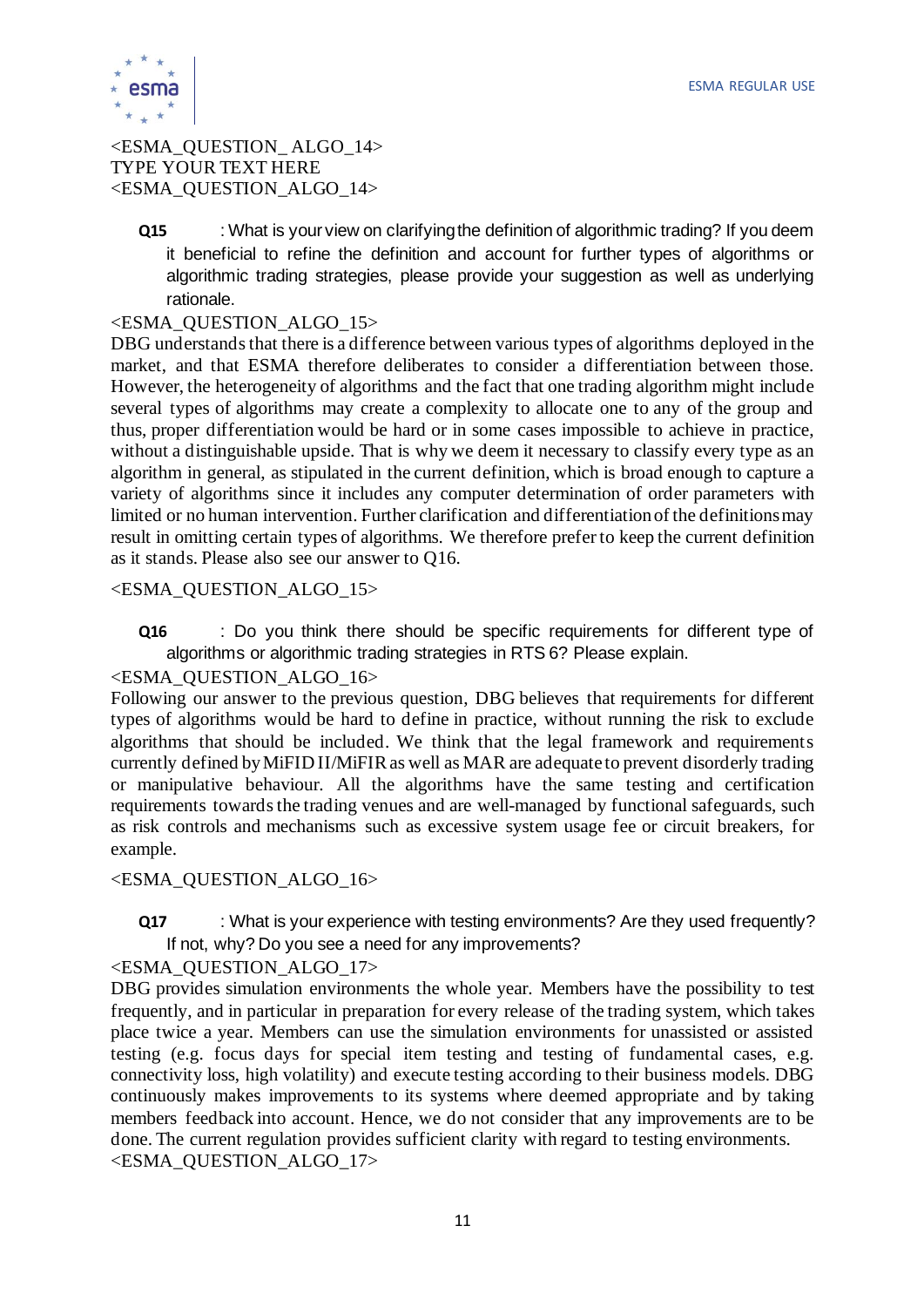

**Q18** : Do you agree that the definition of "disorderly trading conditions" should be clarified? If yes, how would you define such trading conditions?

# <ESMA\_QUESTION\_ALGO\_18>

DBG agrees with ESMA's opinion that there was no clear definition of the "disorderly trading conditions" in the past, that might have created confusion in practice. ESMA's proposal for the definition for disorderly trading is a valid reference that is already acknowledged in market practice and shall be harmonised across regulations, e.g. Market Abuse Regulation. DBG thus agrees that the term "disorderly trading conditions" should be defined for all relevant Level 2 regulation in the same way. Hence what is considered to be "disorderly trading conditions" in RTS 8 for market makers should be equally applied in the Level 2 specifications for investment firms (RTS 6) and trading venues (RTS 7). Hence we agree that disorderly trading conditions should refer to a market where the maintenance of a fair, orderly, and transparent execution of trades is compromised. We do not necessarily think that a Level 1 amendment would be the best solution. Equally including the same definition into RTS 6, RTS 7 and RTS 8 would work. <ESMA\_QUESTION\_ALGO\_18>

**Q19** : Do you agree that ESMA should provide additional guidance on the expectations concerning the checks and testing to be done, in particular for testing on disorderly trading conditions?

#### <ESMA\_QUESTION\_ALGO\_19>

DBG believes that investment firms already set appropriate levels of checks and testing proportionate to the complexity of the firms' algorithms. We therefore do not see the need for additional guidance on the expectations concerning the checks and testing to be done. The needs for testing facilities of trading venue participants are very heterogenous depending on their trading activities/behaviours. Their needs may vary depending if their business is agent, proprietary or riskless principal and what kind of trading strategies they apply such as for instance with the support of algorithmic trading or high frequency techniques. Hence predefined expectations on testing and checks would not cover the heterogeneity of algorithms and strategies applied by market participants.

So, DBG believes that in order to fulfil these needs of trading participants and allow investment firms to test, we provide simulation environments throughout the whole year. Members have the possibility to test frequently and in particular in preparation for every release of the trading system, which takes place twice a year. Hence, members can use the simulation environments to address their individual test cases. In addition, DBG went well with providing them with opportunities to have focus days for specific item testing and testing of fundamental cases (for instance connectivity loss, high volatility) and execute testing according to their business models.

#### <ESMA\_QUESTION\_ALGO\_19>

**Q20** : Would you agree that it could be beneficial if ESMA develops a prescribed format for the self-assessment foreseen in Article 9 of RTS 6?

```
<ESMA_QUESTION_ALGO_20>
TYPE YOUR TEXT HERE
<ESMA_QUESTION_ALGO_20>
```
**Q21** : Do you agree with the changes proposed to the self-assessment of Article 9 of RTS 6?

<ESMA\_QUESTION\_ALGO\_21>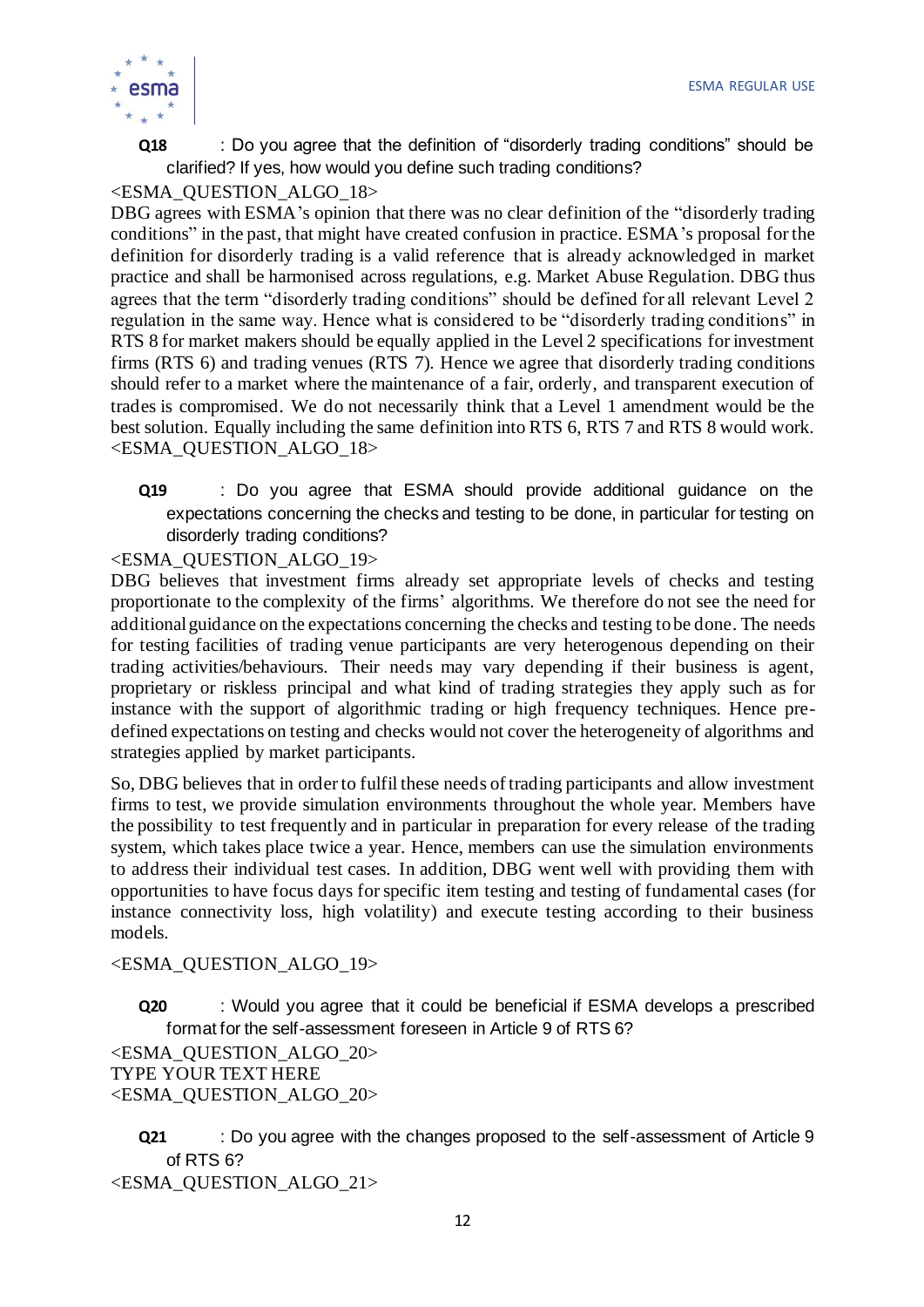

#### TYPE YOUR TEXT HERE <ESMA\_QUESTION\_ALGO\_21>

**Q22** : Would you propose any other targeted legislative amendments to RTS 6? Please include a detailed explanation of the proposed amendment and of the underlying issue that this amendment would aim to tackle.

```
<ESMA_QUESTION_ALGO_22>
TYPE YOUR TEXT HERE
<ESMA_QUESTION_ALGO_22>
```
**Q23** : Do you agree with ESMA's proposal to harmonize and create a clear structure for the performance of the self-assessment?

#### <ESMA\_QUESTION\_ALGO\_23>

DBG would like to emphasise that so far DBG's approach to perform the self-assessment, which was based on the articles of the requirements and assessed compliance with those per article has worked well. We encourage ESMA to abstain from additional operational and compliance-related burdens that may arise from a potential change of the requirements, as the regulation is already clear on the content of the self-assessment. Further, DBG suggests deleting the annex as the purpose of the self-assessment is purely the assessment of compliance with the requirements of the Directive. Moreover, the format of the self-assessment is structured and shared with the relevant NCA(s) already. However, we understand that ESMA sees a lack of harmonized formats for the self-assessments across jurisdictions and would like to point out that in case a harmonized "structure" (possibly in the form of a template) will be provided in order to conduct the self-assessment in the future, trading venues should be given sufficient time in order to apply this new structure (format).

#### <ESMA\_QUESTION\_ALGO\_23>

**Q24** : Do you agree with limiting the self-assessment to every two years and to require trading venues to share it with their relevant NCA?

#### <ESMA\_QUESTION\_ALGO\_24>

DBG supports ESMA's proposal to limit the requirement to conduct the self-assessment to every two years due to the fact that changes after one year are rather limited. DBG can confirm this based on conduction of former self-assessments. Please note that our self-assessments are already shared with our relevant NCAssince the implementation of MiFID II, and DBG thinks it is more than reasonable to continue this practice.

#### <ESMA\_QUESTION\_ALGO\_24>

**Q25** : Do you agree with ESMA's analysis about the overlapping requirements between RTS 6 and 7? Are those overlaps considered beneficial, should they be removed or are there any gaps? Are there any further points that should be clarified? <ESMA\_QUESTION\_ALGO\_25>

DBG agrees with the analysis. The "overlapping" requirements are beneficial as they clearly outline the respective responsibilities of investment firms and the ones of trading venues to ensure proper testing. To our understanding it is less of an "overlapping" but a reflection of the mirror on the requirements where market participants and trading venues interact. Therefore, we do not see the need for any changes.

#### <ESMA\_QUESTION\_ALGO\_25>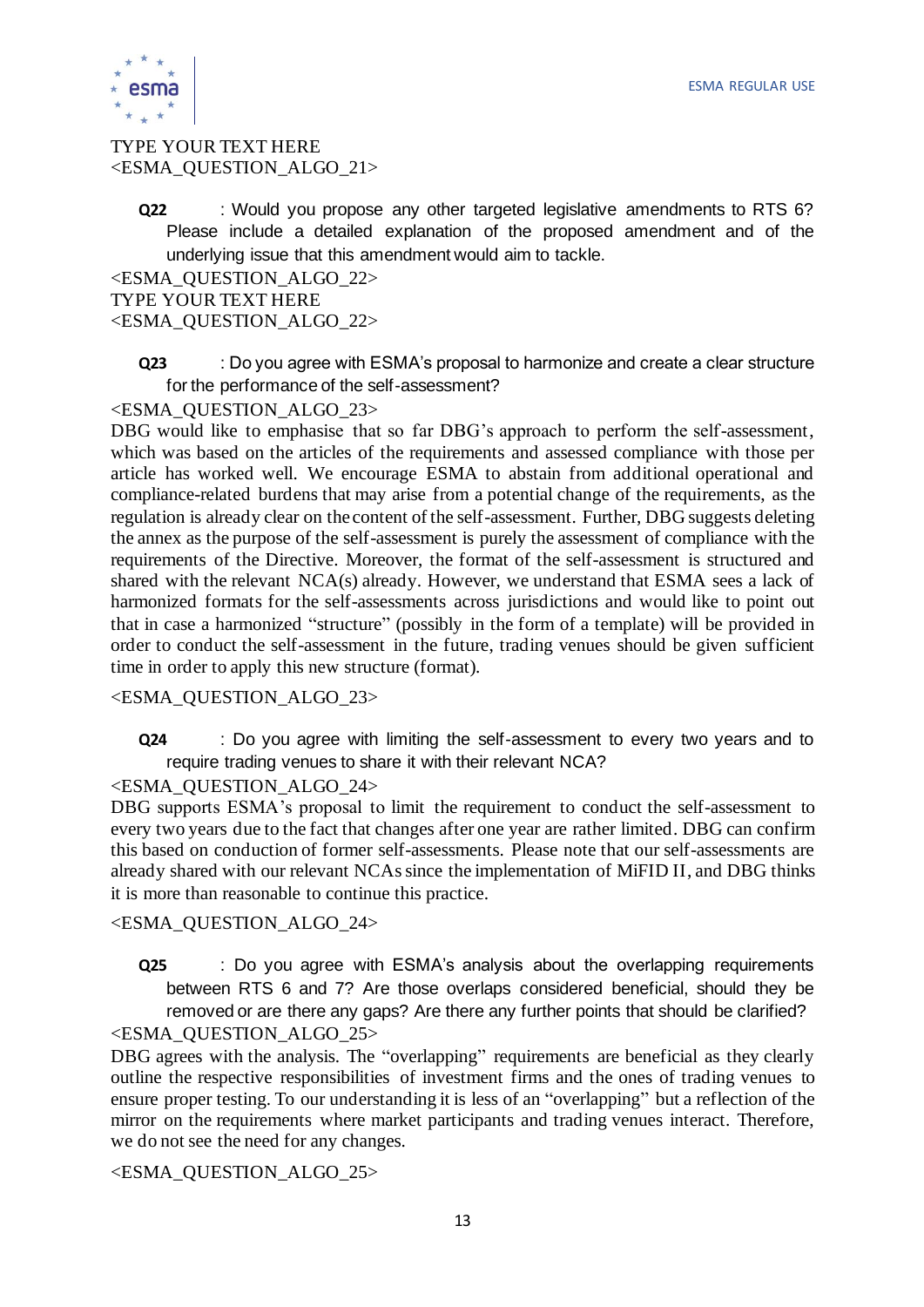

**Q26** : What is your view with regards to the testing of algorithms requirements? Do you agree that more robust testing scenarios should be set?

#### <ESMA\_QUESTION\_ALGO\_26>

DBG does not fully support ESMA's intention to clarify the requirements for testing of algorithms as we think that the current testing requirements for algorithms are sufficient. We therefore disagree with having more testing scenarios set by the regulator. We would rather like to call for a tailored approach to the business model of an investment firm, strategies it performs and different products it trades, while avoiding additional operational and compliance burden when considering providing further guidance. Trading venue participants are very heterogenous due to their business models and trading behaviour resulting from different customer base and also trading strategies being applied. A pre-defined testing approach does not reflect this heterogeneity. In order to serve the trading participants' heterogeneity best we believe that simulation environments should be provided throughout the whole year. These are running analogous in parallel to the production environments and hence provide the closest testing possibility to production. Members have the possibility to test frequently and in particular in preparation for every release of the trading system, which takes place twice a year. Hence, members can use the simulation environments to address their individual test cases. In addition, DBG went well with providing them with opportunities to have focus days for specific item testing and testing of fundamental cases such as for instance connectivity loss or high volatility. Hence a pre-defined testing approach is, therefore, not feasible.

In addition, as already envisaged by the regulation we would like to emphasize that testing should not only be conducted in the environment of a trading venue but can be done in firm's or third party environment depending on and addressing the individual needs of the investment firm.

#### <ESMA\_QUESTION\_ALGO\_26>

#### **Q27** : Are the testing environments available for the testing of algorithms appropriate for this purpose?

#### <ESMA\_QUESTION\_ALGO\_27>

DBG is of the opinion that the simulation environments are very much appropriate in order to test sufficiently. While testing is separated from the production environment, our simulation environment reflects the production environment and enables participants to test those in close to real trading environment. Simulation environments are available the whole year throughout market hours and on request outside market hours. Besides own guided testing DBG offers focus days for special items testing before releases.

<ESMA\_QUESTION\_ALGO\_27>

**Q28** : Do you agree with ESMA's analysis that the circuit breaker mechanism achieved its objective to avoid significant disruptions to the orderliness of trading?

#### <ESMA\_QUESTION\_ALGO\_28>

Yes, the volatility interruption mechanism at DBG's trading venues served its purpose efficiently and provided market participants time to process and digest new information in a smooth and efficient way, as DBG could observe in the past and in particular on the occasion of the Brexit referendum in June 2016 and during the COVID-19 crisis.

Despite worries over the corona virus generating insecurity on the market and thus high volatility which in turn implies high trading volumes, our system capacities have not been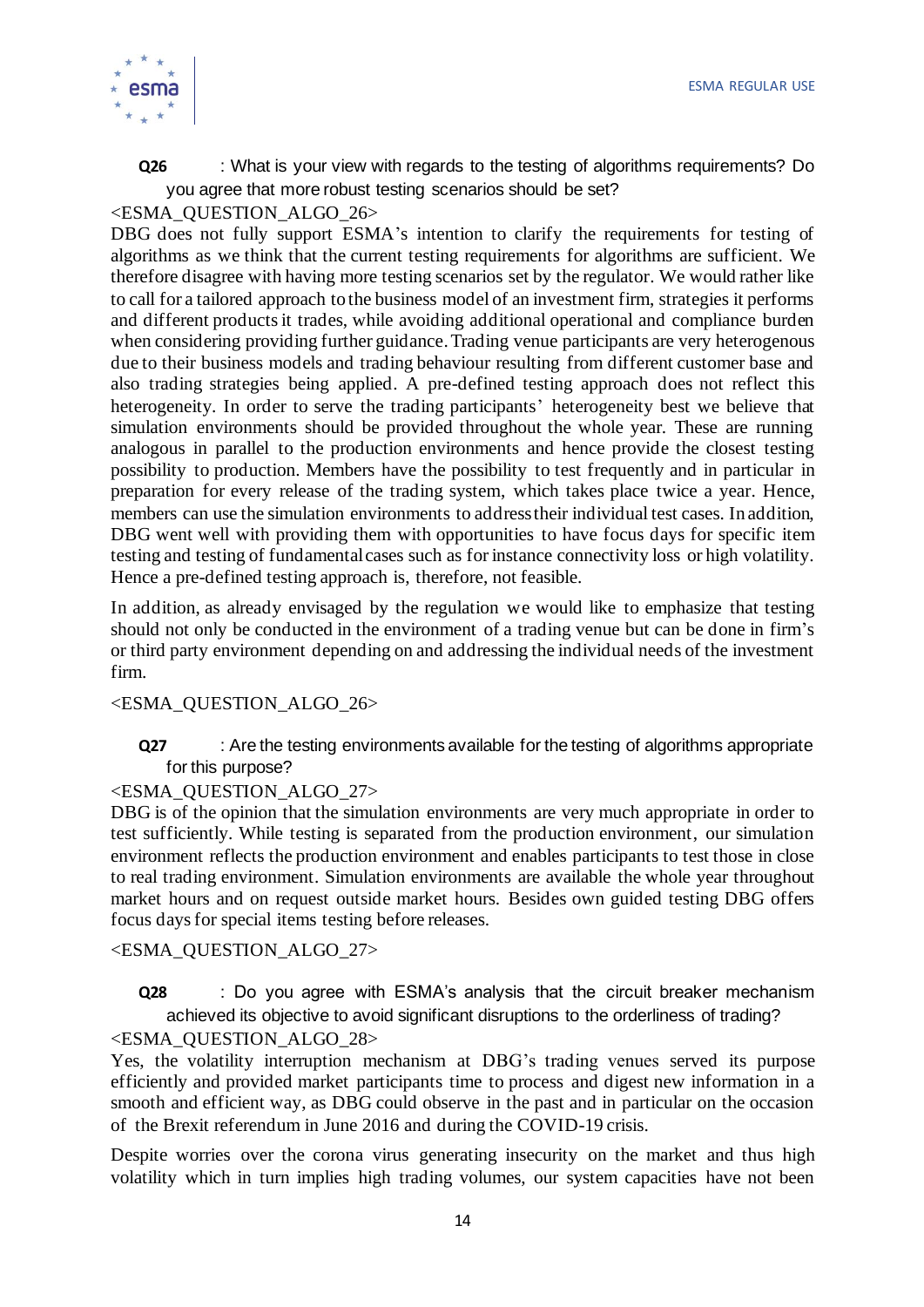

reached and our safeguard mechanisms prevented disorderly trading. The recent peak in volatility in February and March 2020 and activity showed that the safeguards were effective and helped to ensure orderly trading on our trading venues. The safeguards mechanisms were extensively used allowing trading to continue without suspension of trading neither for specific instruments nor for the whole market. These mechanisms operated by trading venues have proven their valuable contribution to market resilience and stability during highly volatile and stressed market phases.

#### <ESMA\_QUESTION\_ALGO\_28>

**Q29** : Do you agree that the requirements under Article 48(5) of MiFID II complemented by RTS 7 and the guidelines on the calibration of circuit breakers and publication of trading halts under MiFID II remain appropriate? If not, what regulatory changes do you deem necessary?

#### <ESMA\_QUESTION\_ALGO\_29>

DBG's trading venues have installed volatility interruptions in compliance with Art. 48(5) MiFID II, Art. 19 of RTS 7 and the ESMA guidelines on the calibration of circuit breakers and publication of trading halts under MiFID II (ESMA70-872942901-63) as well as the national implementation. We indeed agree that the requirements as they are currently set are adequate and sufficient and that regulatory changes are not necessary.

MiFID II grants discretion for market operators to determine the actual set-up and calibration of their mechanisms and to adapt parameters to instrument-specific trading patterns and market characteristics as needed. This regulatory set-up, combining a comprehensive legal framework and market operators' discretion on the actual design of the mechanisms, results in a market environment that effectively contributes to ensure price quality and financial stability. In practice, DBG is continuously monitoring and reviewing its trading safeguards to ensure that these continue to meet highest market standards.

Moreover, we would like to state again that further requirements are not necessary and would prove counterproductive. Trading venues shall keep the ability to define their safeguard mechanisms with sufficient degree of freedom. The discretion of trading venues for volatility interruptions should not be limited when it comes to the functional design, application and interplay of these measures that are designed and operated to protect the price discovery process and to avoid significant disruptions to the orderliness of trading.

Additionally, we strongly object to any proposal interlinking markets like the suggestion that trading venues must be able to halt or constrain trading in case of significant price moves on related markets. In practice, if prices of two related instruments are highly correlated and it is therefore likely that a volatility event on the spot market follows a volatility event in the derivatives market, the safeguards operated by each market will still ensure that effectively both markets switch to a volatility interruption. If in turn the prices are independent or the anomaly was incidental and to one trading venue only ("local" liquidity imbalance), it is also not justifiable to have volatility interruptions on both markets.

As a "natural" interlinking of markets (by correlation or transmission of price changes) proves obvious, we would also object to an "artificial" linkage of markets for different reasons. First, it requires large technical efforts to trigger a volatility interruption based on trading activity on a different market. Volatility interruptions are designed to react to price jumps in real time and they usually last for only a few minutes. Second, while the start of the volatility auction phase is just a technical burden to coordinate, the reopening of markets, which, to be consistent, needs also to be coordinated, will impose the problem of which market "leads" all related markets and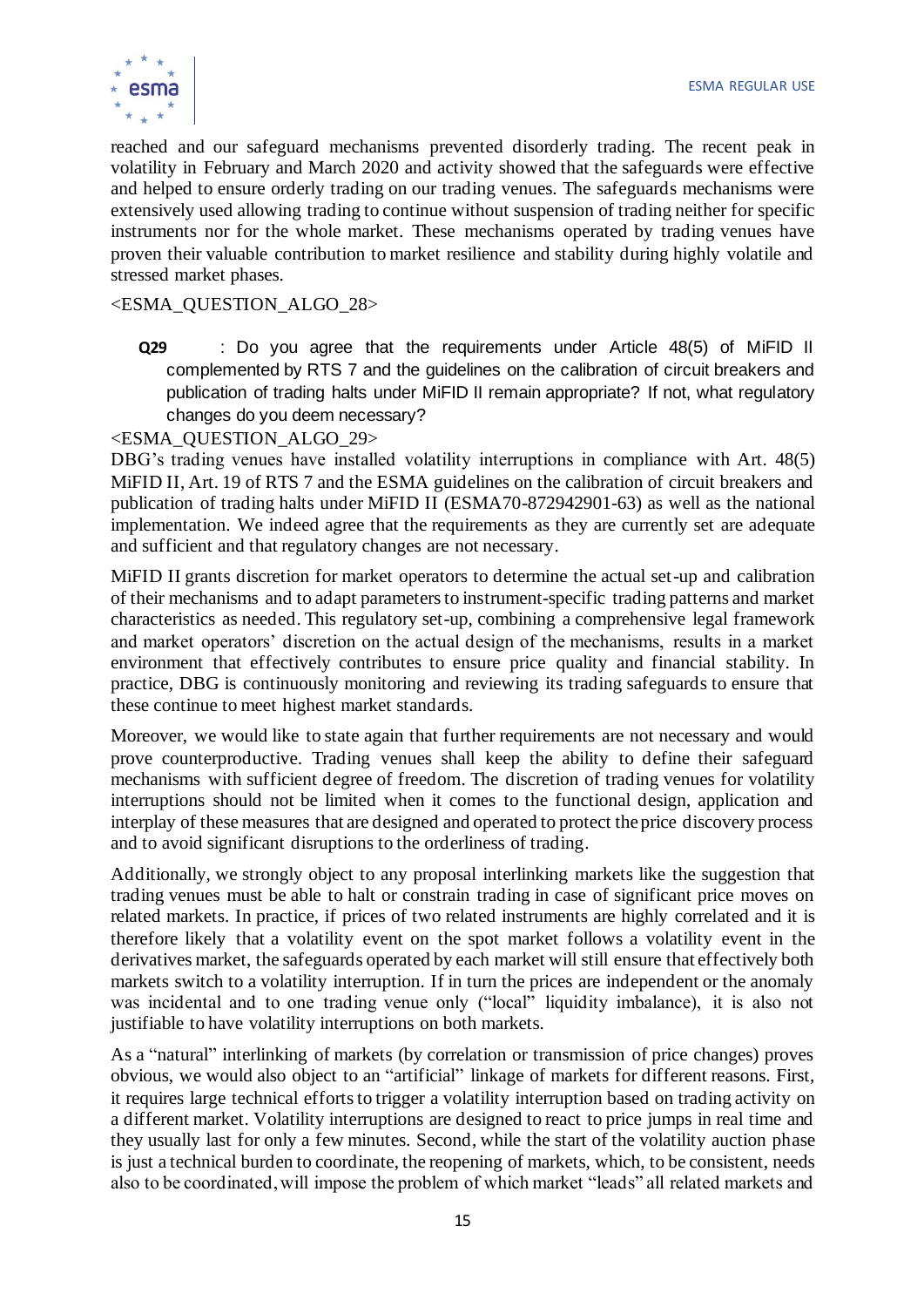

still adheres to all given time settings for the respective safeguards in the different markets. Third, there would be a need for a detailed list of markets and their relation based on instrument level to ensure that all related instruments and markets act in concert. Fourth, handling of volatility interruptions currently involves human intervention, while a world-wide approach would not allow for that.

On a different level, we do not see the economic advantage to install costly communication or coordination channels between venues. Market structure in Europe is more prone to "local" rather than "global" events and coordination is not justified. It might to the contrary have a selffulfilling effect: an ex-ante local event results in a global event following a generalized halt of markets which would have otherwise remained individually event-proof.

<ESMA\_QUESTION\_ALGO\_29>

**Q30** : Do you agree that the co-location services and fees structures are fair and non-discriminatory? Please elaborate.

#### <ESMA\_QUESTION\_ALGO\_30>

DBG is of the opinion that co-location services are fair and non-discriminatory as same conditions do apply for the same co-location services to all members equally without restriction and connections are monitored to ensure non-discriminatory treatment of market participants. DBG's offering is transparent as scope and prices are published. FWB publishes the information about services and related prices on its webpage [https://www.xetra.com/xetra](https://www.xetra.com/xetra-en/technology/co-location-services)[en/technology/co-location-services](https://www.xetra.com/xetra-en/technology/co-location-services) and Eurex on [https://www.eurex.com/ex-en/technology/co](https://www.eurex.com/ex-en/technology/co-location-services)[location-services.](https://www.eurex.com/ex-en/technology/co-location-services) 

Article 1(d) of RTS 10 is applicable to DBG as we have the co-location provider Equinix in order to offer this service to trading participants. DBG only provides and maintains the connectivity between the backend infrastructure to the trading participants installations. Equinix is the co-location provider and is in a separate contractual relationship with the colocation customers (i.e. the trading participants) regarding rack space and related services.

DBG offers to all co-location customers access to the network under equivalent conditions. Equinix is in charge of space, power, cooling and offers this under equivalent conditions to all co-location customers. Hence, non-discriminatory treatment of all co-location services is provided and there is no bundled service.

DBG's fee structures and rebate schemes are fair and non-discriminatory.

For example, fee structures and rebate models at Eurex are made available in full detail in the Price List that includes liquidity provisioning and volume rebates for listed derivatives. The Price List describes all transaction fees in a transparent manner and is publicly available on the Eurex website at [https://www.eurexclearing.com/clearing-en/resources/rules-and](https://www.eurexclearing.com/clearing-en/resources/rules-and-regulations/Price-list-32640) [regulations/Price-list-32640.](https://www.eurexclearing.com/clearing-en/resources/rules-and-regulations/Price-list-32640) Fee structures and rebate models at Frankfurt Stock Exchange are regulated via the "Price List for the Utilization of the Exchange EDP of FWB Frankfurt Stock Exchange" and the "Xetra Liquidity Provider Programme Agreement". These documents describe all transaction fees and rebates granted in a transparent manner and are publicly available on the Xetra website at [https://www.xetra.com/xetra-en/trading/trading-fees-and](https://www.xetra.com/xetra-en/trading/trading-fees-and-charges)[charges.](https://www.xetra.com/xetra-en/trading/trading-fees-and-charges)

<ESMA\_QUESTION\_ALGO\_30>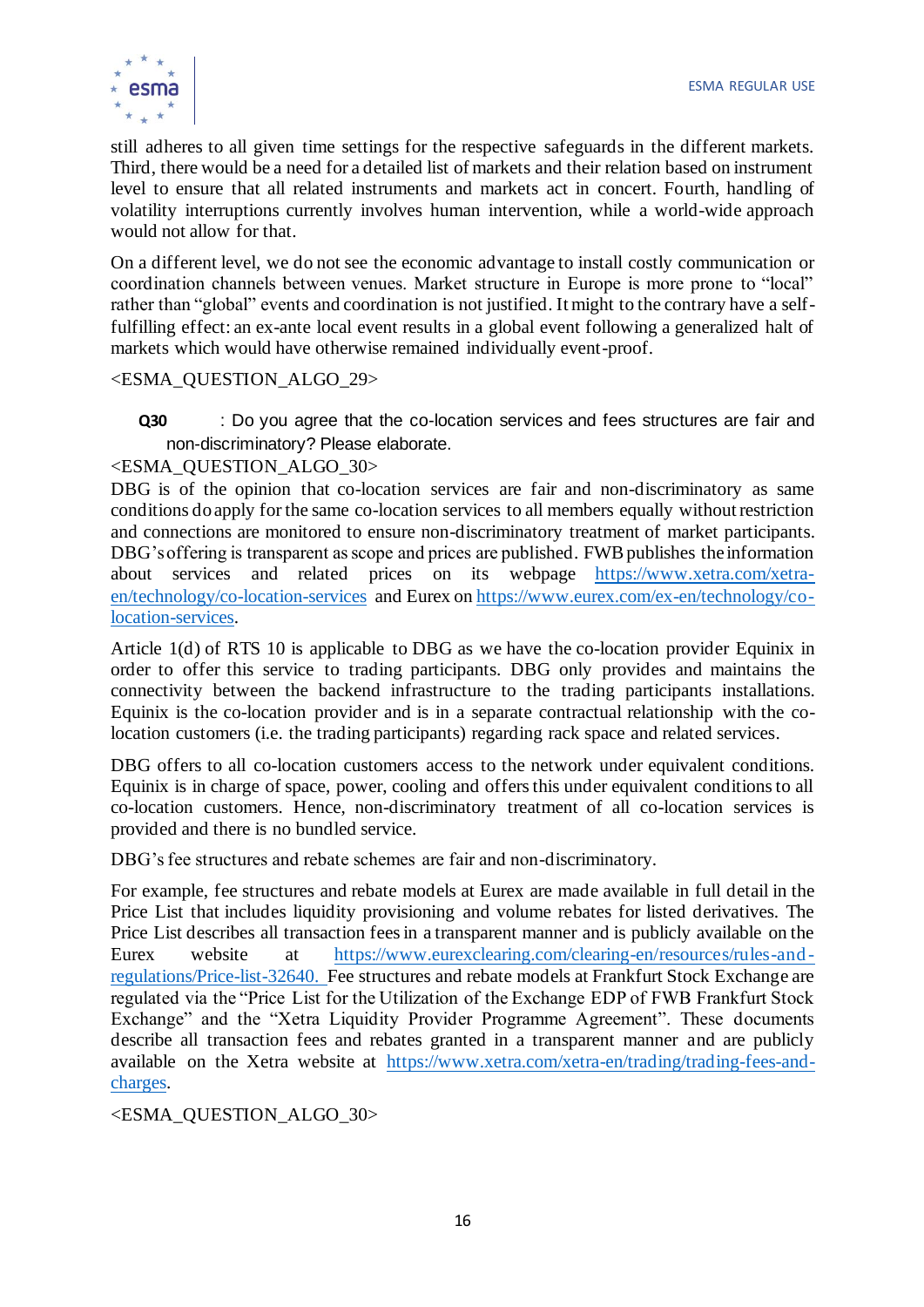

**Q31** : Do you think that the disclosures under RTS 10 made by the trading venues are sufficient or should they be harmonized among the different entities? Please explain.

#### <ESMA\_QUESTION\_ALGO\_31>

DBG is of the opinion that the disclosures of services required by RTS 10 are sufficient as the total service scope and related prices are published on the webpage.

We would like to further emphasise that the discretion should be left to the trading venues to provide service and fee disclosures themselves due to the fact that different venues may have different services and herewith the need to describe them individually. Harmonization in this regard would be difficult to achieve in practice.

### <ESMA\_QUESTION\_ALGO\_31>

**Q32** : Do you agree with ESMA's proposal to set out the maximum OTR ratio, calibrated per asset class?

#### <ESMA\_QUESTION\_ALGO\_32>

DBG does not support a convergence of maximum OTR ratios as proposed by ESMA. A certain instrument/product might need different limits on different exchanges - thus, comparing those limits provides no indication of any dysfunctionality of the OTR concept and a maximum limit chosen by ESMA would therefore not provide any benefit or improvement to the market. In essence, even with similar maximum limit methodologies at all exchanges, the maximum OTR limits are not only a function of the exchange's own IT capacity as well as the respective instrument/product type, but more so of the trading characteristics of every single instrument/product where and how it is traded. This implies that even similar instruments/products may have different message requirements depending on where they are traded. Market making activities vary tremendously between different EU countries and between asset classes per se. For example, a certain asset class has rather moderate liquidity on a trading venue. The market makers can serve this market with a moderate activity, whilst this asset class is highly liquid on another trading venue and those market makers need much higher ratios in order to serve the market sufficiently. Imagine an instrument/product that is traded among various venues, where one venue is considered the home (national) market aggregating most of the liquidity for a specific instrument/product, while other secondary markets only have a small amount of market maker quoting these products. Although, the instrument/product is similar, the market makers on the secondary market require many more messages to quote identical prices as they have to mirror all price movements on the home market – in the worst case, mirror all messages from all market marker of the home market. Also, such a situation might change over time – an instrument/product with decreasing liquidity at one venue might need to increase OTR limits to ensure a continuation of orderly quoting and might need to increase OTR limits over time.

Moreover, pre-defined maximum OTRs by ESMA would not take into account the variety of trading participants and heterogeneity of different markets across the EU with the consequence of negative effects on the natural trading behaviour of the market participants. For example, an online broker serving retail clients has a different trading activity than a regional bank or an investment bank, market maker or an HFT. Whilst the same OTR ratios across all markets in the EU may not be harmful for some markets (as these calibrated OTRs might just as well fit those particular markets), it may have detrimental effects for other markets and hence may affect trading behaviour of participants and cause competitive distortions among trading venues. DBG determined the maximum ratios by analysing the trading activity of all trading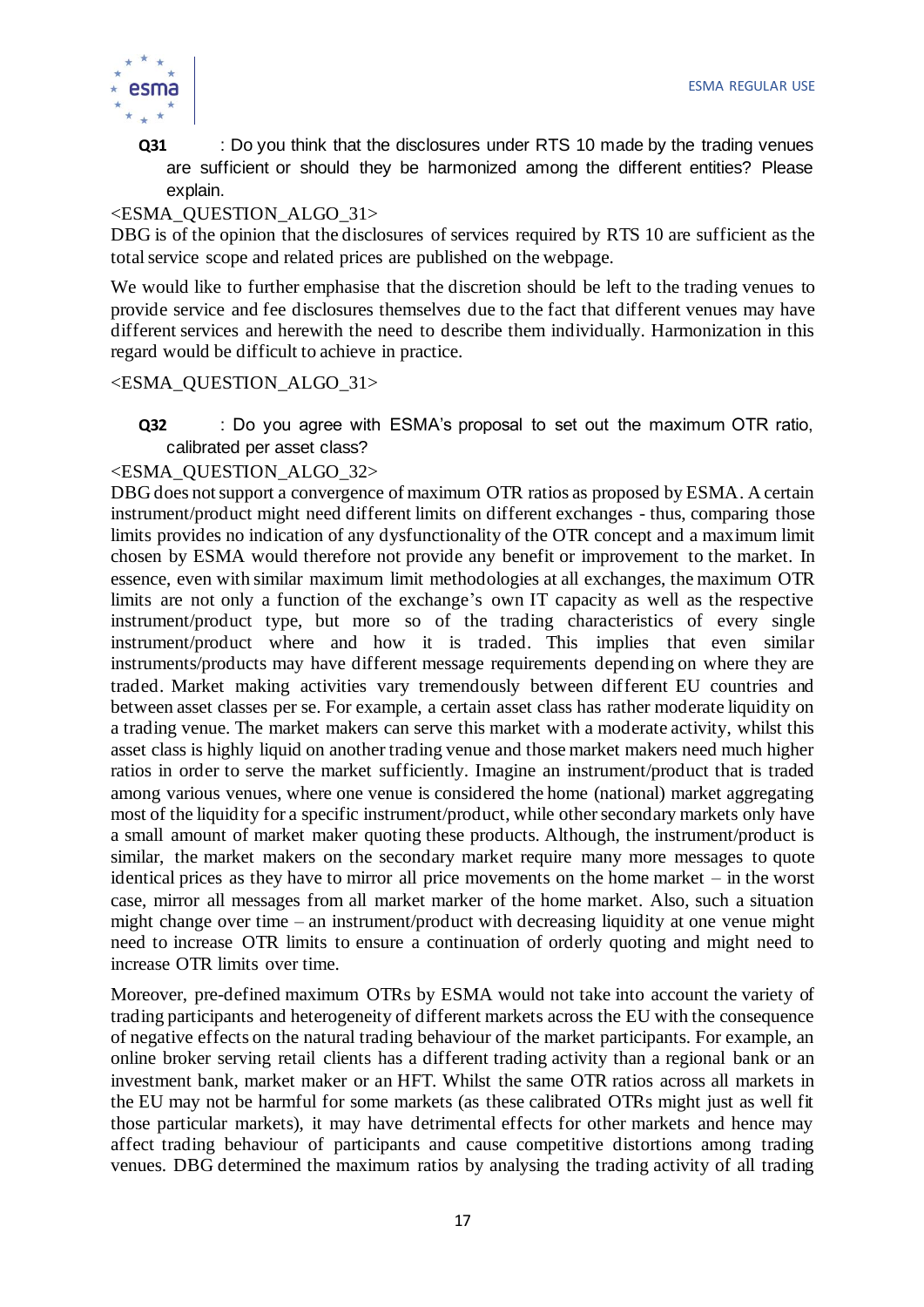

participants per asset class. Maximum ratios were set in a manner that outliers were going to be penalized but that regular trading activity of the trading participants would not artificially be impacted.

Lastly, as alluded to above, the purpose of the number OTR based ratio is to safeguard the capacity of a trading system. Trading systems differ across venues regarding what capacity they can handle. Some venues have highly sophisticated state of the art trading systems that are capable of managing higher capacities than others. Now with pre-set limits those state-of-theart trading systems would be unnecessarily and artificially restrained in their potential. We do not see any value added given that these trading systems have effective measures and tools to monitor and supervise such capacity levels (alerts, throttles etc.).

From a commodity markets perspective, the proposal of ESMA of having a single value does not take into account the different characteristics of commodity markets and could lead to unnecessary market failures in extreme market situations. For example, electricity and gas are prone to certain fluctuations due to outages or simply seasonal price peaks. It could lead to distortions if companies that have to mirror these fluctuations (e.g. market makers) in order books have to stop because of the proposed figures, which is then also a disadvantage for members who want to hedge against price risks. It is also very common that the volatility and liquidity is very different between commodities depending on the market. Therefore, a onesize-fits-all approach will not work.

To conclude, the determination of maximum OTR ratios should remain in the responsibility of each trading venue.

#### <ESMA\_QUESTION\_ALGO\_32>

**Q33** Q33: Do you agree that the maximum limits are not frequently exceeded? Please explain any potential underlying issues in this respect that should be recognised.

#### <ESMA\_QUESTION\_ALGO\_33>

DBG can confirm that the maximum limits have not been frequently exceeded. We do not see any underlying issues with this observation. DBG is of the opinion that this is the result of a profound analysis and subsequent determination of limits. The implementation of the national regulation was made on the basis of several analysis and took into account the peculiarities within different asset classes which we have explained in our answer to Q32. For DBG's trading venues the limits were determined by analysing the trading activity of all trading participants per asset class. Maximum ratios were set in a manner that outliers are going to be penalized but that the regular trading activity of the trading participants is not artificially affected. The aim of the OTR regime to guarantee market integrity and system resiliency, whilst not artificially influencing the regular trading behaviour of a very heterogeneous trading participant base and different liquidity in asset classes.

From the venue's perspective, the OTR is, therefore, considered a last line of defence to impose message limits to trading participants. As trading venues, we apply intraday system throttles as well as excessive system usage fees that will warn and eventually slow down trading participants from reaching the OTR limits. In addition, multiple trading participants have set up their own monitoring systems to control message flow on an intraday level in order to avoid violations pre-emptively. Furthermore, as the consequences for market participants can be penalized, generally market participants are very cautious on the OTR compliance.

<ESMA\_QUESTION\_ALGO\_33>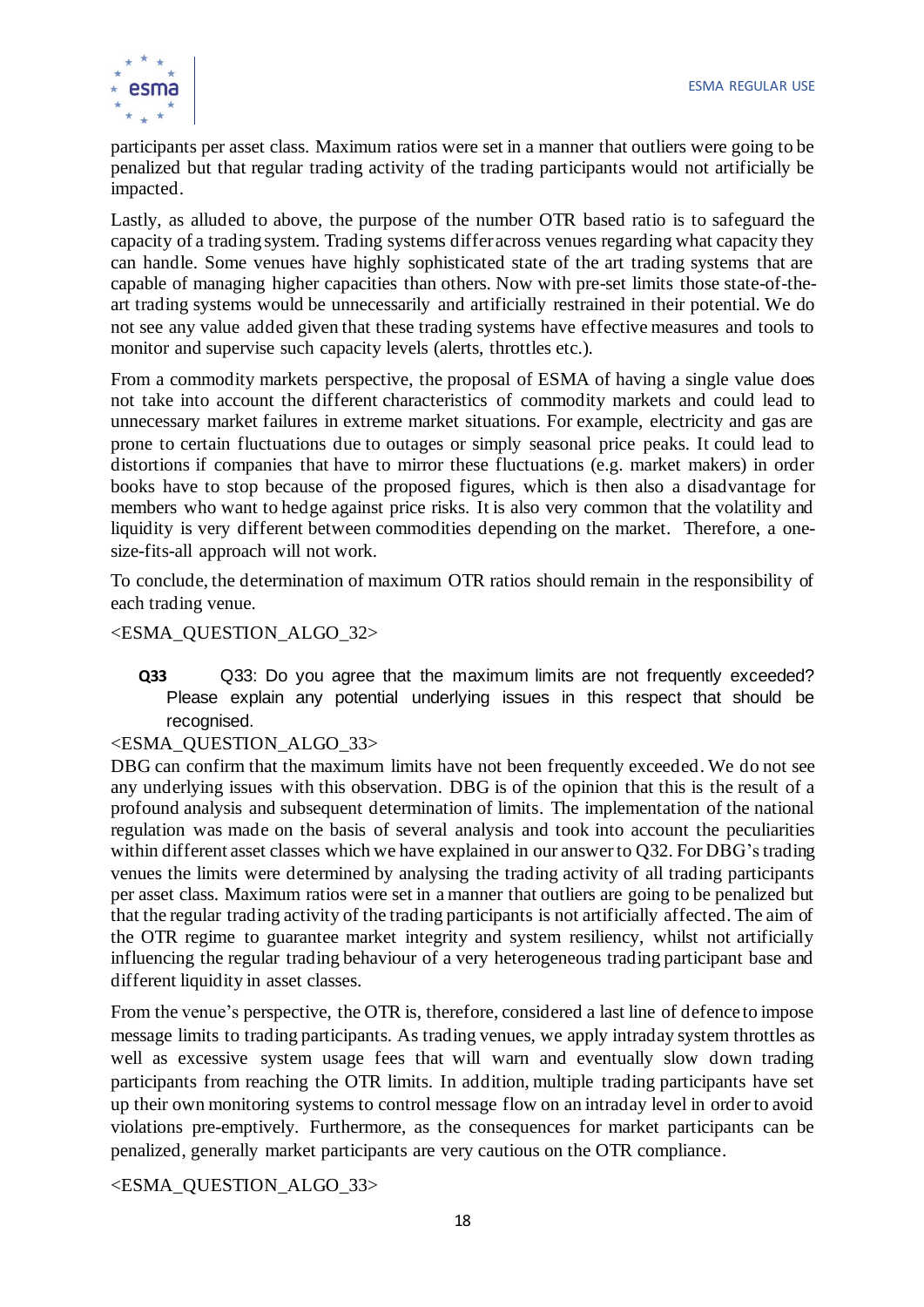

**Q34** : Do you agree with the consequences as described of exceeding the maximum limits or should there be a more convergent approach? Please provide any comment or suggestion regarding the procedures in place by trading venues in case of a member exceeding the prescribed limit.

#### <ESMA\_QUESTION\_ALGO\_34>

DBG agrees with the consequences as described. We do not think that a more convergent approach is useful when it comes to exceeding the maximum limits as we believe that the current process works fine. For its trading venues, DBG transposed the OTR regime into the respective Exchange Rules of its venues. In case of a breach of the maximum OTR ratios, Trading Surveillance informs the respective Management Board of the respective exchange and afterwards as well the Exchange Supervisory Authority.Eventually the Sanctioning Committee of the respective venue will be informed which then will decide on the following: send out a warning, request a penalty fee or may even exclude the trading participant temporarily from trading on our systems.

Most market participants, therefore, already monitor their OTR ratios on an intraday basis at our systems in order to avoid exceeding the limits and more often reduce quoting activity in case they approach the maximum limit. DBG also provides daily reports for Eurex and FWB venues that help trading participants to monitor and hence remain compliant.

#### <ESMA\_QUESTION\_ALGO\_34>

**Q35** : Do you agree with the need to improve the notification process in case of IT incidents and system outages? Beyond the notification process between NCAs and ESMA, which improvements could be done regarding communication of incidents to the public?

#### <ESMA\_QUESTION\_ALGO\_35>

DBG acknowledges that swift incident communication is of importance for oversight authorities. In case of an IT incident/outage, trading venues of DBG are informing their respective NCAs as swiftly as possible based on a well-established procedure and in accordance with their legal notification obligations. Therefore, we do not see the need for streamlining notification procedures from trading venues to NCAs and ESMA in case of incidents by way of supervisory convergence measures.

DBG also acknowledges that swift incident communication is paramount for the trading community. DBG has therefore established a standardized and reliable process of communication in case of IT incidents/outages. DBG has put in place a dedicated process, which enables streamlined and efficient incident communication to customers over multiple channels. This enables transparency for market participants as well as the wider public if an incident occurs. Our standardized process has received general approval by DBG's trading participants being considered streamlined, efficient, and timely. Nevertheless, DBG is always looking at ways to improve its processes. We are therefore continuously in close dialogue with our trading members.

DBG reckons that trading venues need to keep a certain degree of discretion in addressing incidents based on best practice and in line with the existing legal requirements. We would however be open for sharing best practice and aligning on core aspects of communication in case of an outage via industry standards.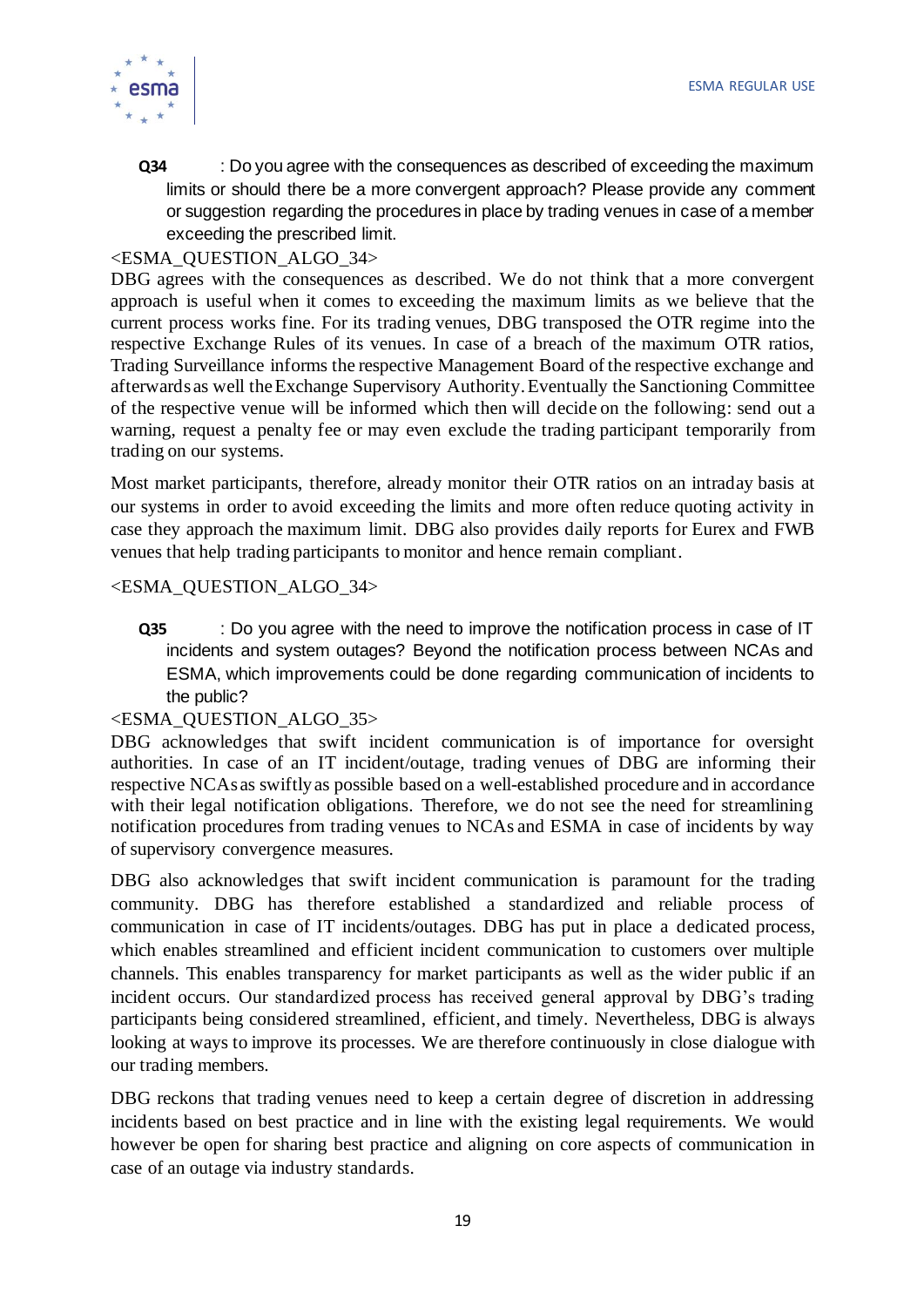

Finally, we would also like to highlight that information and communication procedures in case of an IT incident are addressed within the recent proposal of the European Commission on a Regulation on Digital Operational Resilience (DORA). We welcome that DORA aims at introducing a consistent and streamlined approach for the financial sector towards IT incident classification, notification towards authorities, and communication to customers and the public with a view to increase the efficiency of current communication procedures and the resilience of the overall ecosystem. This also includes the establishment of information and coordination procedures between relevant authorities on national and EU level.

Trading venues already comply with Articles 47 and 48 of MiFID II requiring effective systems and procedure to ensure their systems' resilience and orderly trading, also under stressed market conditions. These provisions will have to be assessed against the new DORA standards once applicable. Hence, we do not think that any additional guidance to the MiFID II/MiFIR framework are necessary to adapt the current notification and communication procedures.

<ESMA\_QUESTION\_ALGO\_35>

**Q36** : Do you believe any initiative should be put forward to ensure there is more continuity on trading in case of an outage on the main market, e.g. by requiring algo traders to use more than one reference data point?

<ESMA\_QUESTION\_ALGO\_36>

No, DBG believes that there is no need to put forward such an initiative. First of all, the availability of DBG's T7 trading systems is indeed extremely high. For example, for T7 XETRA the availability was 99.82% in 2020 and 100% in 2019. So, we do not have the impression that continuity of trading on main markets is endangered.

Further, given a close to 100% system performance of main markets we do not see any reason for investor protection concerns. However, we have noted that the availability of other platforms such as online brokers have recently raised the attention of national supervisors. During the recent Gamestop shares hype some platforms faced problems in dealing with the huge amount of client orders and halted trading as a result. This led to a number of complaints of retail investors at the supervisory authority, and authorities requiring the online brokers to ensure full provision of services in accordance with the legal requirements and without disruption. They will further investigate technical reasons for the halt of trading, responsibilities and decisions taken by those platforms. Should ESMA see the need to assess the impact of any outages or incidents, we would welcome a comprehensive assessment including the system performance of all available trading systems.

We would very much caution ESMA against unforeseen consequences of requiring algorithmic traders to use more than one reference data point. By forcing algorithms to include different sources of information, the underlying assumption is that regulated markets, MTFs and potentially SIs are set on the same level in terms of price formation and information, with easy switch from one to the other, putting aside respective market shares and the notion of reference market, let aside violations of best execution policies. The explored initiative would hence introduce an artificial change to the current market structure which is at odd with MiFID and the motivations for the introduction of alternative venues in the first place, lacking of assessed impact on the distribution of pools of liquidity in the EU.

The height of volatility in the COVID-19 crisis is a good example of the importance of transparent markets and the flight to execution quality in the event of market turmoil. It proved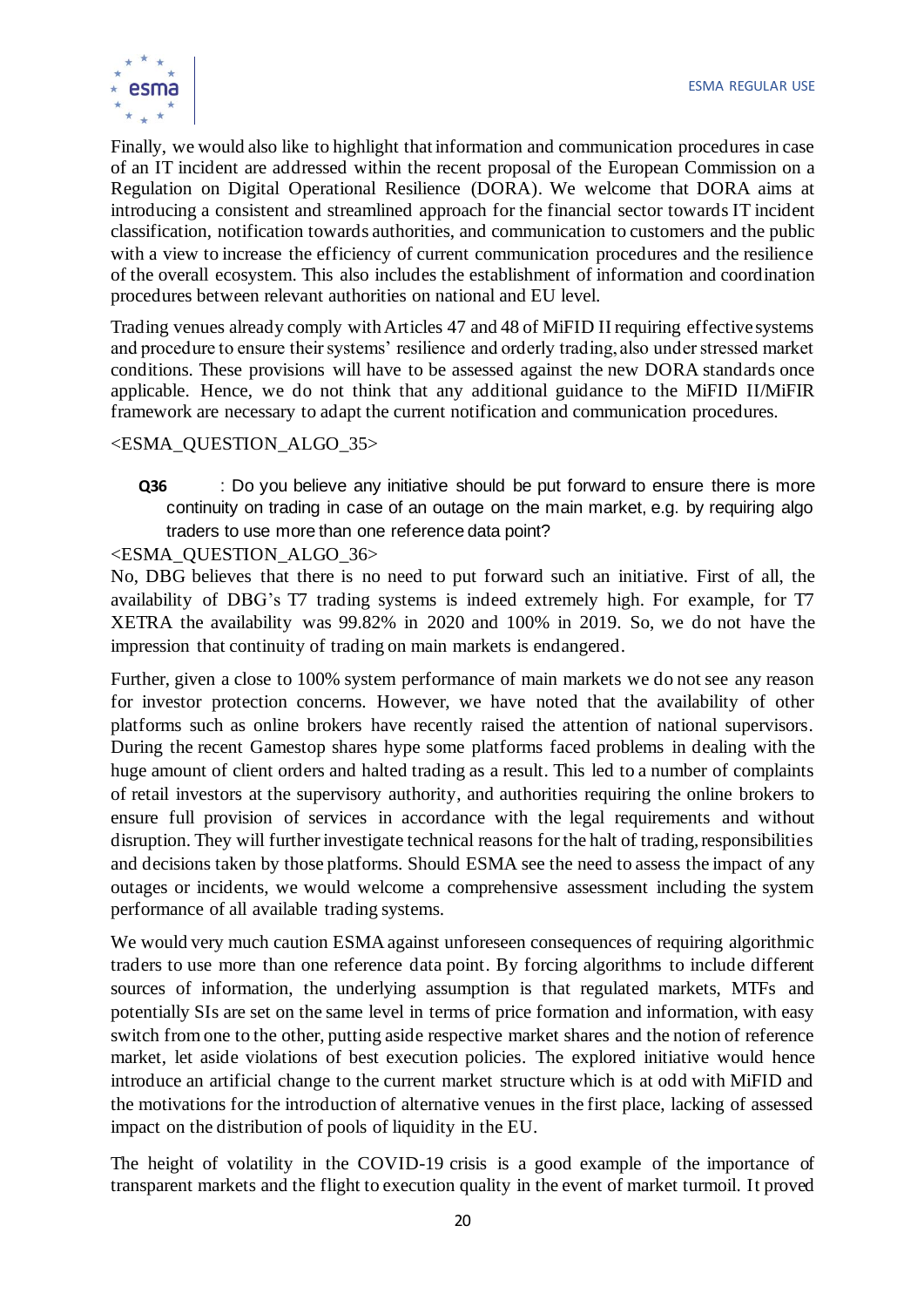

once more that there was a need by investors to trade on regulated markets when looking at the migration of volumes from dark, SI, and OTC trading to lit regulated markets. In January 2020, i.e. before any impact of COVID-19on European cash equity trading volumes, the market share in DAX30 for Xetra was 38.4%. In February and March 2020, during the most significant COVID-19 impact, on the five most active trading days in DAX30 the Xetra market share in DAX30 was up to 48.4%. Explanations for this are rather simple: regulated markets are safe, reliable but they also provide the transparency and the immediacy needed by investors in times of high volatility.

Moreover, we believe it is important that regulators and policymakers are mindful of the fact that also other initiatives for continuity of trading currently discussed in the market would not remedy the underlying problems around market fragmentation and different levels of contribution to price formation. We would therefore be cautious to assume that a consolidated tape could serve as a helpful mean to continuously provide reliable references. As of today, trading venue data is already available in a consolidated form by many market data vendors as well as third party providers be it in feeds and/or front-end trading solutions. However, there is not yet a fully comprehensive consolidated view of the market due to lack of off-venue data. A consolidated tape will not provide correct and reliable references, unless the lack of off-venue dataquality has been solved directly at the relevant source. Furthermore, we would like to point out that the latency a consolidated tape would introduce would be considered problematic for a significant part of algorithmic trading. Last but not least, robust price-formation results from true interaction of buyers and sellers in public markets, and cannot rely on artificially linking price-referencing markets which are not equally accessible for all market participants.

Finally, we would like to emphasise that it should be up to market participants to decide if they see merit in connecting to additional reference data points. We believe that the decision incumbents market participants as a result of a costs/benefits analysis on their side, but shall not be made mandatory by regulatory requirements.

#### <ESMA\_QUESTION\_ALGO\_36>

**Q37** : Do you agree with the view that the tick size regime had overall a positive effect on market depth and transaction costs?

#### <ESMA\_QUESTION\_ALGO\_37>

DBG has conducted an impact assessment of the tick size regime on Xetra instruments for Q4 2017 and Q1 2018, before and after the regime entered into force. A comparison of spreads between both periods, at touch and for a EUR 25k orders, does not indicate that the tick size regime had a positive effect on market depth and transaction costs. We only observe an expected mechanical effect related to tick size changes.

Our results on spreads are consistent with the expectations and those from the AMF analysis: larger tick sizes lead to larger spreads and smaller tick sizes lead to smaller spreads. The control sample (no change in the tick size) showed as well some changes in spreads (results were not controlled for volatility or market activity) (see AMF, "MiFID II: Impact of the new tick size regime after several months of implementation", Risks and Trends, Feb 2019). DAX instruments with a decrease in tick size on 1 January 2018 saw their average spread reduced from 4.1 to 2.8bps, whereas DAX instruments with an increase in tick size had an increase in average spread from 3.2 to 4.8bps. The control sample exhibits a slight increase (3.5 to 3.7bps).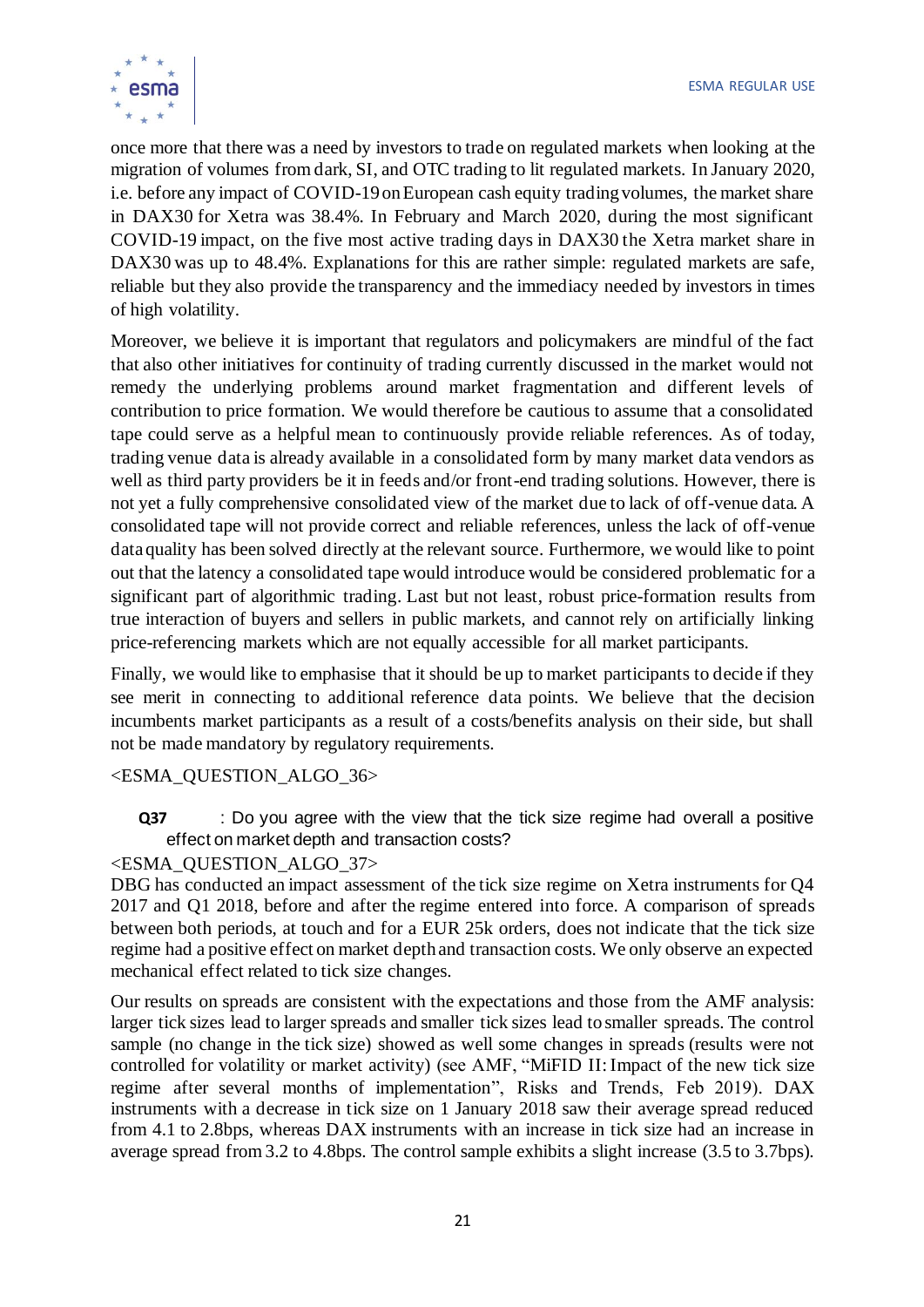

MDAX instruments with a tick size increase experienced as well wider average spreads from 7.4 to 9.8bps, while the control sample also experienced an increase from 8.3 to 9.3bps.

Taking the depth into account, the spread at EUR 25K (or cost of a EUR 25K aggressive transaction) is consistent with the results at touch: the cost of trading DAX instruments increased for instruments with a wider tick size (4.0 to 5.6bps), increased slightly for those with an unchanged tick size (3.9 to 4.1bps) and decreased for the shares with a smaller tick size (4.4 to 3.2 bps). Our results differ however from those on the French market since the increase in costs was more pronounced for less liquid shares (the opposite is observed for Euronext Paris).

Moreover, our results differ from the AMF analysis on the median lifetime of cancelled orders: independently of potential changes in the tick size, the median lifetime of cancelled orders (defined as the median of the time difference between the time the order was entered and the time it was deleted by the owner) dropped for all DAX instruments between Q4 2017 and Q1 2018 and of a similar magnitude across all samples (smaller, larger and unchanged tick sizes). For less liquid instruments however (MDAX and SDAX) there is indeed an increase in the median lifetime of cancelled orders by a factor below 2. On Euronext Paris it appears to the contrary that the median lifetime of cancelled orders remained largely unchanged for the CAC 40 and increased by a factor 9 for the less liquid stocks. The average transaction size did also vary as can be expected from a change in tick sizes: we observe a larger average transaction size for DAX instruments with a larger tick size and a smaller average transaction size for DAX instruments with a smaller tick size.

Hence the impact of the new tick size regime is consistent with the mechanical effects of a change in tick size on Xetra. Moreover, the effects are more pronounced for more liquid stocks: larger tick sizes mean more competition at each price level between market participants which translates into larger transaction sizes and longer order lifetime (less flickering) but also higher costs measured in spread and depth. We would recall that 80% of the DAX, SDAX and MDAX instruments have experienced an increase in tick size, which would tend to indicate an increase in trading costs under the new regime.

<ESMA\_QUESTION\_ALGO\_37>

**Q38** : Is there any further issue you would like to highlight regarding tick size regime? <ESMA\_QUESTION\_ALGO\_38>

DBG would like to underline that it is crucial that the tick size regime is applied uniformly across jurisdictions and followed by all execution venues. We noticed that the Level 3 Guidelines in respect to frequent batch auctions (FBAs), for example, are applied differently across jurisdictions. Notwithstanding the fact that the UK is outside of the EU, the FCA has declared that "transactions executed off-tick at the mid-price are permissible when required by the auction algorithm used by the FBA"; this means that pegged orders to the midpoint are allowed unconditionally and that executions can take place at subticks (see the "Supervisory Statement on the Operation of the MiFID Markets Regime after the end of the EU withdrawal transition period", FCA, 16 December 2020). On the contrary, in compliance with the ESMA guidelines, some EU NCAs have forbidden midpoint order pegging. Although we understand that Level 3 regulation is not mandatory, we believe that in order to avoid any future distortion within the EU which is detrimental and anti-competitive, the Level 3 measures shall be moved to Level 2. In general, we would advise against exemptions to the tick size regime. Executions at midpoint if fall on a sub-tick are currently allowed if the trade size exceeds the large in scale threshold, be it for SIs or trading venues. Any amendments to the current regulation shall be done in the spirit of a level playing field and assessment of potential impact on the market structure.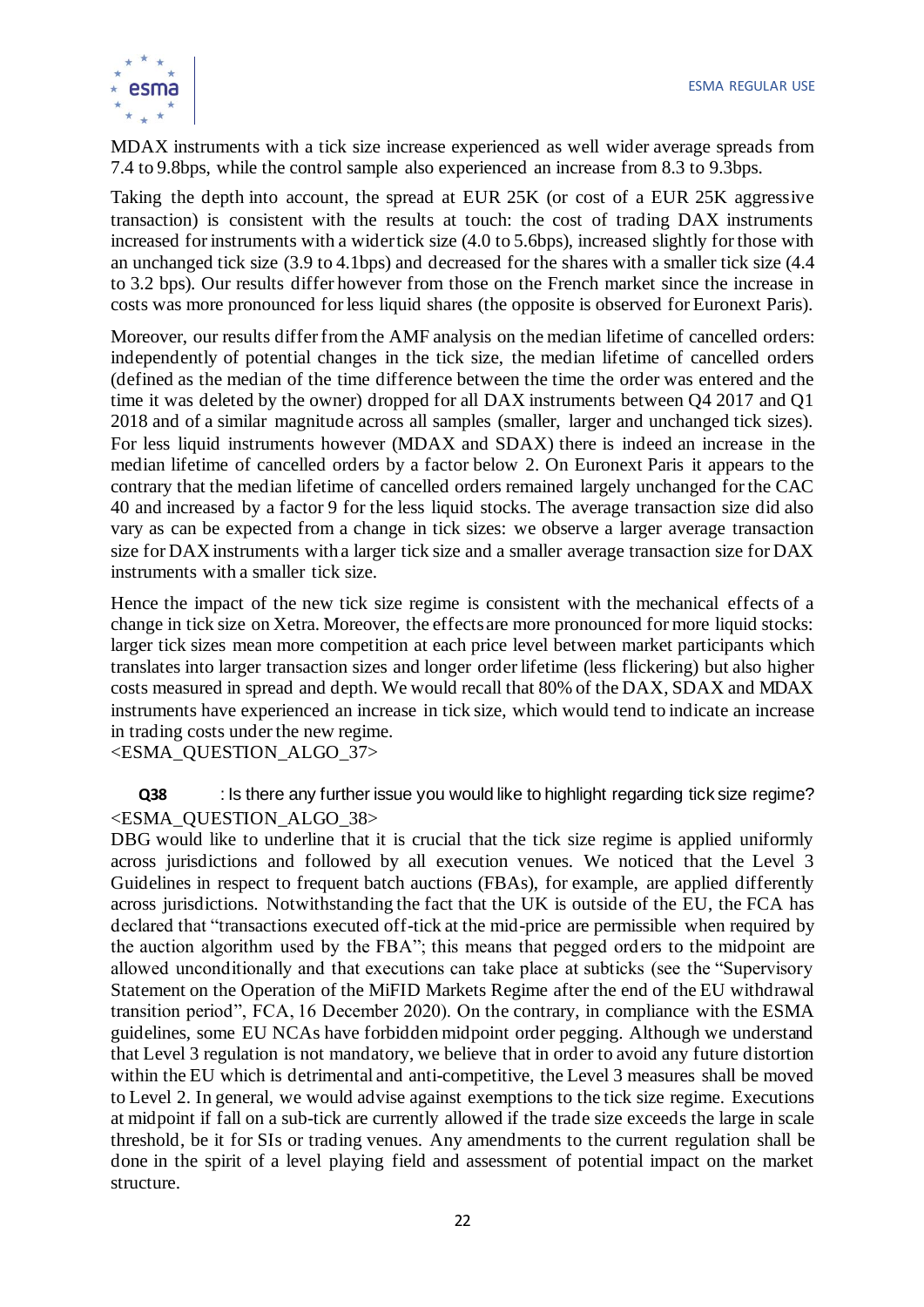

On a technical level, and referring to the FITRS database, we would also like to mention that:

- The most relevant market in terms of liquidity (MRMTL) can only be a trading venue, as per Article 4 RTS 1. We have overtime observed numerous instances where SIs have been selected as MRMTL by FITRS/FIRDS. We would suggest that ESMA implements checks to verify, based on the MIC code, that the MRMTL is effectively a trading venue.
- The first day of trading entered by trading venues must be a correct date and checked by ESMA. We have observed that some venues have reported the first day of trading for an instrument as being one week before the IPO.
- We would request that ESMA publishes the field "Calculation Time" for the different MiFID II parameters in the full ECR files and delta files, the same way they are provided on the ESMA register website. This information is crucial and allows trading venues to select the correct information to use in their systems when more than one data is published for the same calculation period (which is particularly relevant in case of half year updates).

We would also bring ESMA's attention on the frequency of calculations updates. As per RTS 11, those occur once a year, in April and are based on the values from the previous year. We believe that an update half year could be beneficial to reflect changes in liquidity, especially since RTS 11 specifically prohibits changes at the request of the competent authority (see as well Question 5 of ESMA Questions and Answers on MiFID II and MiFIR market structures topics, ESMA70-872942901-38) even in the case of a change impacting adversely the liquidity of the relevant instrument, corporate actions aside. This half year adjustment is particularly crucial this year, with Brexit and changes competent authorities and subsequent calculations for thousands of shares (see our response to Q39).

<ESMA\_QUESTION\_ALGO\_38>

**Q39** : Do You agree with the proposal not to amend the tick size regime for third country shares? Please explain.

<ESMA\_QUESTION\_ALGO\_39>

DBG appreciates that RTS 11 was amended to allow tick size adjustments for non-EU shares and this very quickly after MiFID II entered into force. While we do reckon the argument provided by ESMA that illiquid shares (less that one transaction per day on average) shall not be eligible to an Average Daily Number of Transactions (ADNT) adjustment, we would still point at the inconsistency between the definition of third country shares (shares with their main pool of liquidity located outside of the EU) and the definition of non-EU shares (shares with an non-EU27 ISIN) suggested by ESMA in their "MiFID II/MiFIR Review Report on the transparency regime for equity and equity-like instruments, the double volume cap mechanism and the trading obligations for shares" to apply for Article 23 MiFIR. Acknowledging the wording difference, we would still consider that any share considered as non-EU shall be eligible to an adjustment of their tick size, provided that liquidity is higher outside of the EU. This would remove the "more or equal to one transaction per day on average" criterion which is ad hoc and prevents de facto liquidity to develop in the EU for the relevant instrument. The criterion of the main pool of liquidity located outside the EU would still remain as it would guarantee that the tick size regime applying to those non-EU shares reflects one of the dimensions in RTS 11, namely the liquidity of the instrument.

The case of Brexit does illustrate the limitation indeed of the "main pool of liquidity located outside the EU" combined with the "less than one transaction per day on average" criteria. On 1 January 2021, the EU had to redistribute the status of competent authority and most relevant market in terms of liquidity (MRMTL) for more than 4,270 instruments from the UK to an EU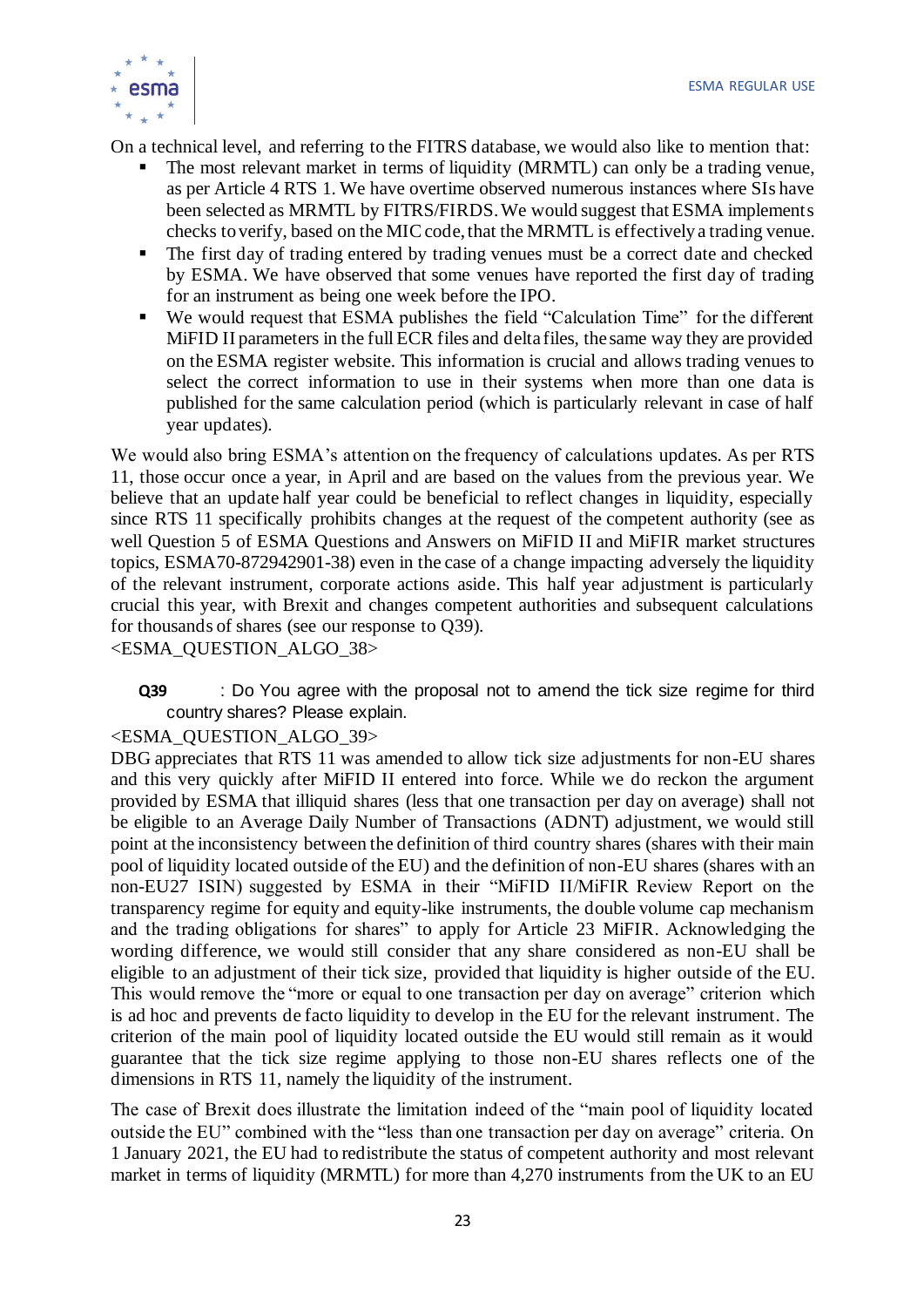

country, translating in the recalculation of MiFID II parameters including the ADNT for the determination of tick sizes. For more than 2,750 instruments this meant that the level of liquidity of the instrument with the MRMTL located in the UK could not be matched with the level of liquidity on any trading venue in the EU. Another 1,000 instruments where the main pool of liquidity is located outside of the EU saw an increase in their tick size without the possibility to be adjusted in March 2021; the reason being an EU ADNT now below 1.

Regarding this specific year 2021 and Brexit, we would urge ESMA to consider a recalculation of the MRMTL and the ADNT mid-2021, based on the first six months of the year, and to apply until the next yearly calculations applying in April 2022. This would allow some realignment with the current flow dispersion and redistribution between trading venues in the EU and the switch in market shares observed in January 2021 from UK venues to their entities in the EU. This would hence ensure that the MiFID II parameters reflect the real level of liquidity in the EU for EU shares and would as well allow for the adjustment of third country shares to their level of liquidity outside of the EU thanks to an ADNT above or equal to one. <ESMA\_QUESTION\_ALGO\_39>

**Q40** : Do you agree with the proposal to widen the scope of the tick size regime to all ETFs? Would this pose challenges in your view? Please explain.

# <ESMA\_QUESTION\_ALGO\_40>

Albeit the fact that DBG supports a harmonised tick size approach across all ETFs and all execution venues, we do very much urge the regulators to consider the challenges raised by a one-fits-all solution, initially designed for shares and which will undoubtably have negative impact on market participants and end investors. DBG strongly advises ESMA to not only consider the highest existing liquidity band in RTS 11 Annex but also to add at least one additional liquidity band to cater for the liquidity level of ETFs (equity and non-equity) currently traded in the EU.

First of all, the current tick size regime defined in RTS 11 was calibrated to match the liquidity profile of equities. This approach does not fit ETFs which track a broad range of underlying markets, including fixed-income markets. DBG analyses have shown that the highest liquidity band of the RTS 11 Annex (LB6) is not suited to adequately reflect the liquidity profile of a large number of bond ETFs, and even more so, money market ETFs. For example, most money market ETFs on DBG's trading venue Xetra currently trade with a tick size of 0.001 EUR. Under LB6, the tick size of those ETFs would increase from 0.001 EUR to 0.02 EUR at current price levels, i.e. an increase of 1,900 per cent; such an increase will result in a significant spread increase deterring investors from continuing to trade these products on a trading venue. The same holds generally true for fixed-income ETFs, albeit to a lesser extent compared to money market ETFs.

Secondly, while LB6 is well-suited to match the liquidity profile of most equity ETFs, it fails to provide sufficient price formation flexibility for the most liquid equity ETFs in Europe. This applies to both highly liquid equity ETFs already subject to the tick size regime as well as highly liquid equity ETFs that currently do not fall under the scope of the tick size regime, but would become subject to it under the proposed widening of the scope. The negative impact on price formation by tick sizes that do not adequately reflect the liquidity profile of the respective ETF can be observed by analysing the impact of the initial application of the tick size regime on highly liquid equity ETFs at the beginning of 2018. As a consequence of the introduction of the tick size regime, average spreads on Xetra for the most actively traded ETFs that were assigned to a broader tick size increased significantly and so far failed to return to the lower levels observed before the introduction of the tick size regime (see our response to the ESMA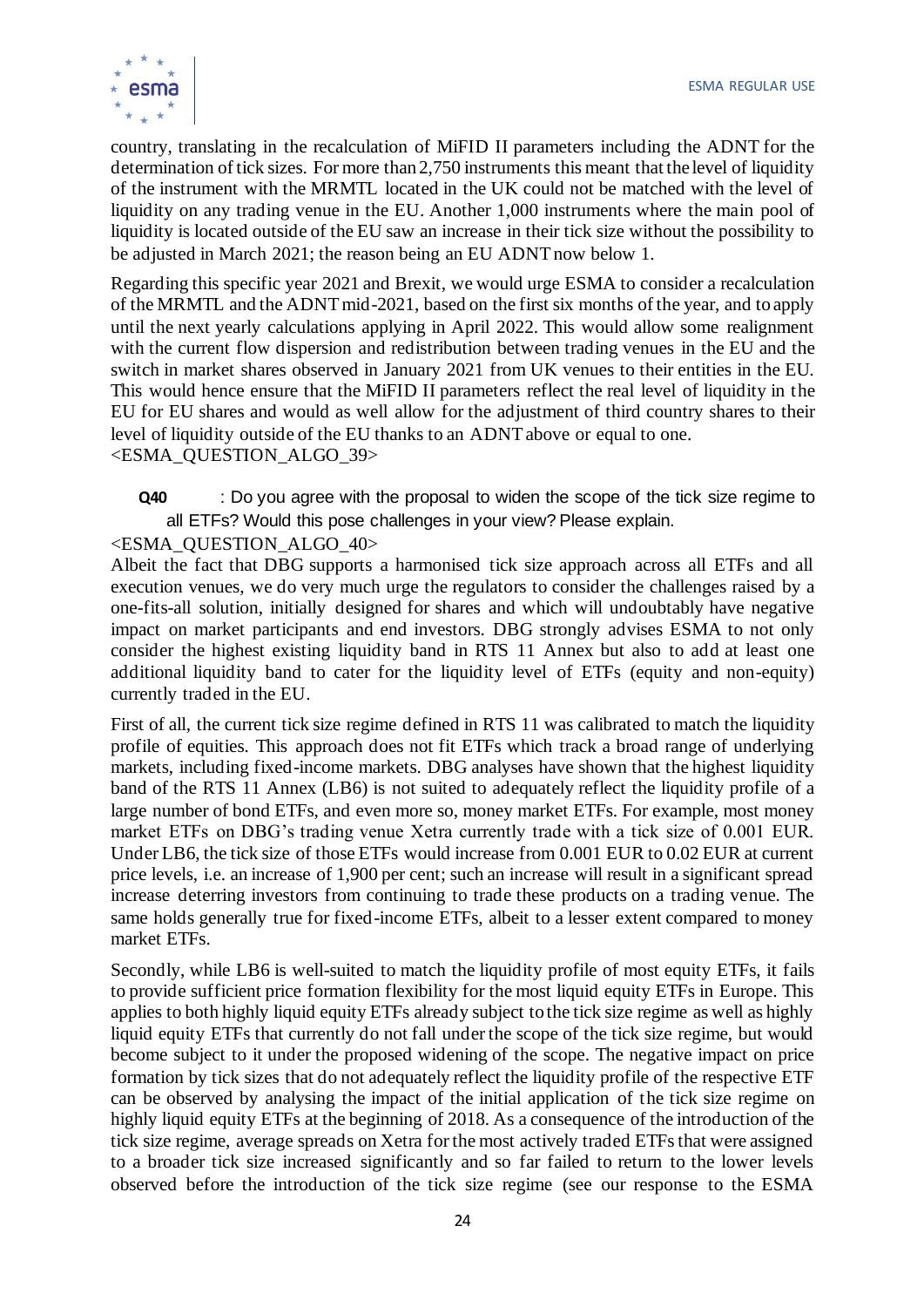

Amendment to Commission Delegated Regulation (EU) 2017/588 (RTS 11), July 2018). A similar effect can now be expected for those highly liquid ETFs that would become subject to the tick size regime under the proposed widening of the scope. Investors will have to bear the impact of these changes as implicit transaction costs will increase and trading ETFs will become less attractive compared to alternative financial instruments that provide exposure to the same underlying, but are not subject to a tick size regime, such as derivatives.

Lastly, in the absence of a share trading obligation for ETFs, a broadening of the tick size regime's instrument scope would increase the attractivity of OTC markets which are not required to apply the tick size regime. Since market participants are not restricted from executing ETF trades on OTC markets in a similar way they are for shares, market participants could benefit from price improvements by moving away from venues subject to the tick size regime. The same holds true for European trading venues located outside the EU which may not implement the proposed tick size regime in order to realize a competitive advantage. The impact would be particularly significant for those ETFs that have price formation constrained by their tick size, i.e. fixed-income, money market and highly liquid equity ETFs.

Hence, and in order to avoid the negative impact on specific groups of ETFs as outlined above, we would urge ESMA to consider adding one or more additional, more granular liquidity band(s) to the highest liquidity band of the Annex of RTS 11 and define a methodology for assigning ETFs to those liquidity bands where price formation is constrained by the tick size of LB6. DBG would be happy to contribute to an industry working group developing standards for the assignment of ETFs to these liquidity bands.<ESMA\_QUESTION\_ALGO\_40>

**Q41** : Do you agree with the proposal not to widen the scope of the tick size regime to non-equity instruments? Please explain.

<ESMA\_QUESTION\_ALGO\_41>

DBG does agree with the proposal not to widen the scope of the tick size regime to non-equity instruments. We do not consider that the main argument for the implementation of a tick size regime for shares, namely the race to bottom, does apply for non-equity instruments. It might encourage more flow to go OTC in order to avoid the constraint of trading according to specific minimum price increments. In the case of bonds for instance, the significant share of the flow traded off exchange would escape any non-equity tick size regime rending the latter inefficient.

<ESMA\_QUESTION\_ALGO\_41>

**Q42** : Do you agree with ESMA findings and assessment of the current MiFID II market making regime?

<ESMA\_QUESTION\_ALGO\_42>

DBG agrees that MiFID II and the requirement to register as a market maker has contributed to a more stringent regulatory framework.

With the entry into force of MiFID II, DBG confirms the registration of 20 market makers on our Cash Markets systems who are currently active in 1,861 instruments. The type of instruments in which market makers are registered on our Cash Markets systems varies significantly from one asset class to another. 80% of these instruments are equities and 19% belong to ETFs, while ETCs and ETNs are less present.

In addition to the regulatory framework for investment firms to register as market makers, DBG Cash Markets offer the Designated Sponsor Program for market makers who agree to meet higher requirements, such as a minimum of 80% presence in auctions and continuous trad ing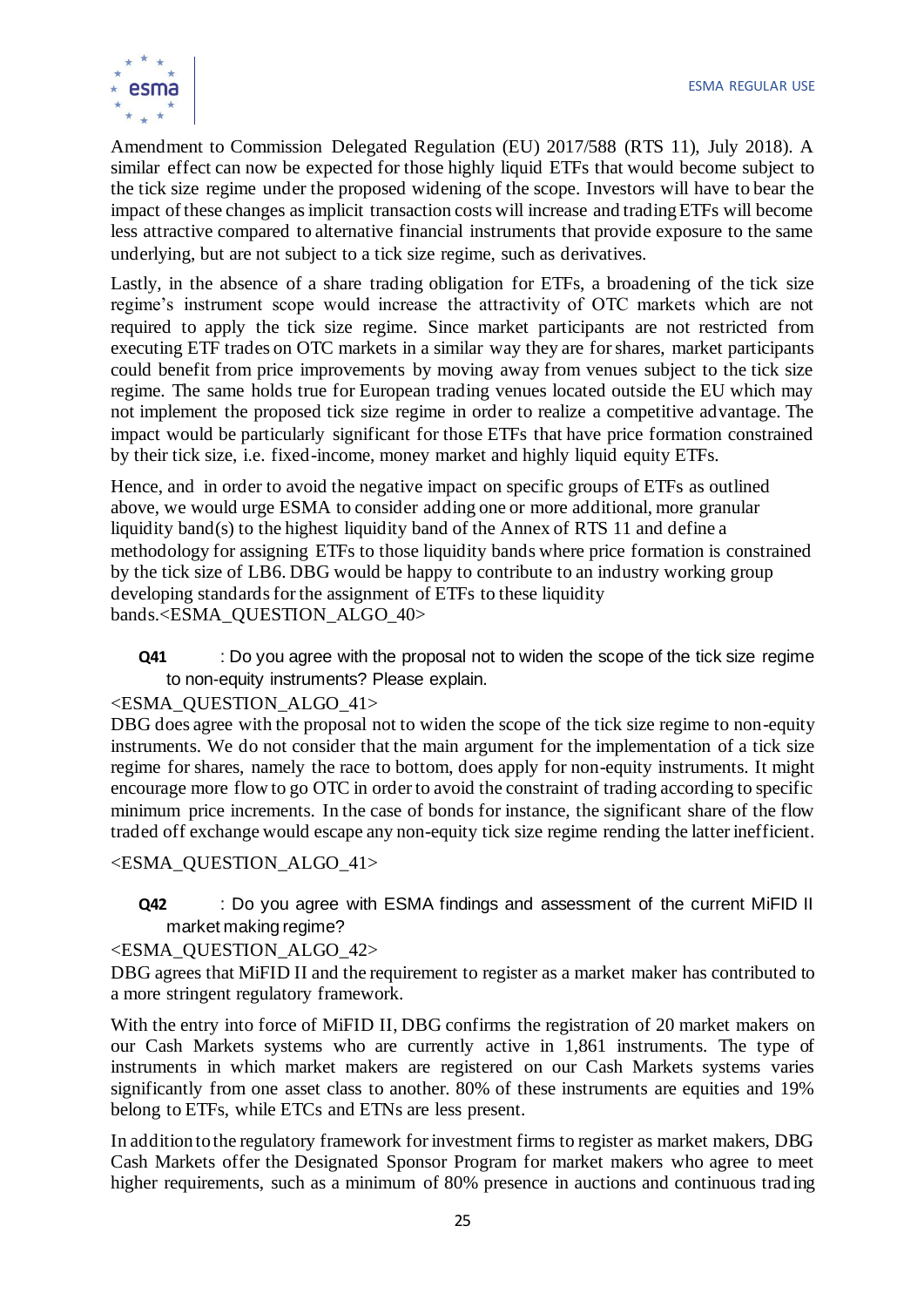

and 70% presence during volatility interruptions. The aim of the Designated Sponsor program is to improve liquidity provision, particularly in less liquid instruments. Currently, 38 Designated Sponsors are active in 2,657 instruments on Xetra.

Looking at the liquidity of the instruments, the presence of market makers can be observed mainly in liquid instruments and less in illiquid instruments. In contrast, Designated Sponsors are particularly active in illiquid equities as well as in ETFs, ETCs and ETNs.

Based on the definition of continuous auction order book trading, DBG Cash Markets have implemented the market making regime on the trading venue Xetra with the market model "Continuous Trading with Auctions". As stipulated in the Exchange Rules of the Frankfurt Stock Exchange, every trading participant pursuing a market making strategy on Xetra is required to conclude a market making agreement. DBG's Designated Sponsor program offers market makers an incentive on transaction fees for trades executed during stressed market conditions in the specified financial instruments as defined in Article 5(1) of RTS 8. The definition of stressed market conditions is linked to the increase in volatility of an instrument.

In regard to our derivatives exchange Eurex, the incentives are not limited to instruments in which market makers are active. A valid example would be volume rebates in our equity options, which are divided in three liquidity classes: most liquid gets less rebate than the least liquid product – this clearly incentivizes trading in less liquid products.

Also, because of adverse selection no incentive will overweight the risk in stressed market, thus, withdrawing from the market is inevitable.

To conclude: While we agree that the new market making regime brought more clarity into the market during normal conditions, DBG believes that monetary incentives might have an insignificant impact on market maker behaviour under stressed market conditions as no incentives can compensate the risk of a bankruptcy. Due to non-compliance with minimum requirements, market makers did often not benefit from incentives during Covid-19, even though they continuously provided liquidity to the market. Market conditions and contractual relationships with the issuers behind the financial instruments are the main driver of market making behaviour.

Last but not least, while DBG essentially agrees with ESMA's description and assessment of the MiFID II market making regime, there might have been a mistake with the analysis of market makers. Figure 15, showing a volume share of 0 % for Market Makers in Commodity Derivatives, C10 Derivatives and Emission Allowances, seems to be incorrect and furthermore inconsistent with figure 16.

<ESMA\_QUESTION\_ALGO\_42>

**Q43** : What do you think of ESMA proposals and suggested amendments to RTS 8? In your view, what other aspects of the market making regime require to be amended and how?

#### <ESMA\_QUESTION\_ALGO\_43>

DBG supports ESMA's view to expressly limit the requirement of market making registration to continuous trading in the order book where there is no human intervention and, in particular, where market making strategies are exercised. Already as of now, such a limitation has been our understanding and DBG trading venues measure market making performance during "continuous trading" only.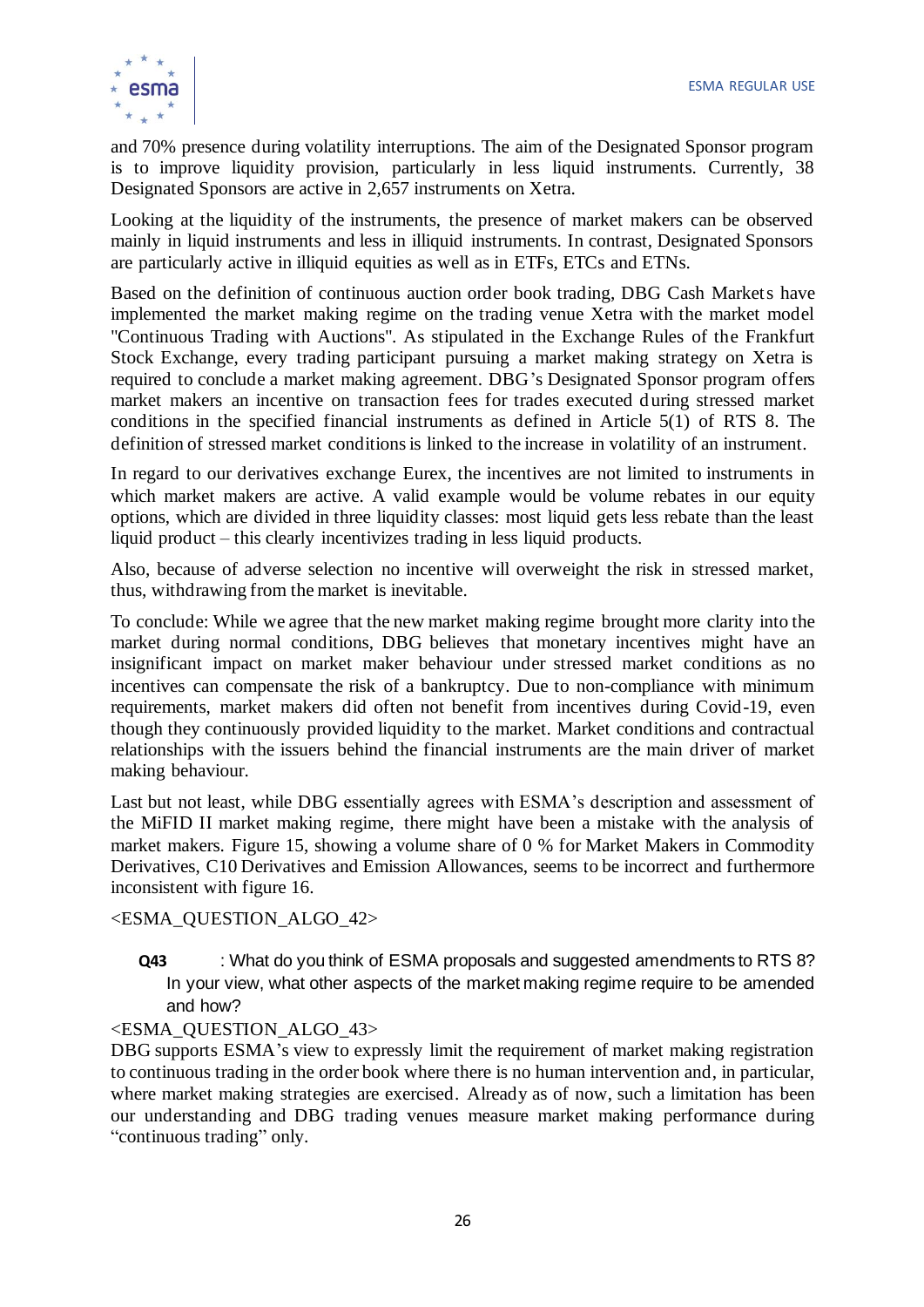

However, DBG disagrees with extending the obligation to have market making schemes in place for all instruments and types of trading systems. Trading venues should have discretion to assess for which instruments and markets such schemes make sense and implement them accordingly. Also, the business decision on whether to be active in any product should be done by a market maker himself. For example, trading participants may trade only futures and not options, thus, will not be able to perform as a market maker in the latter ones.

Rather, DBG recommends removing the obligation for trading venues to offer market making schemes, as these have proven to be ineffective, especially in stress situations (please also see our answer to the previous question). As observed in March 2020, market makers have continuously offered liquidity even though they could often not benefit from incentives because they did not meet the requirements. Compensation from trading venues under market making schemes cannot cover the market risk a market maker is exposed to in stress situations.

In line with the above, DBG does not see value in requiring monetary incentives for non-liquid markets. Further, DBG would disagree with a fee rebate for only the best liquidity providers if it was compulsory to offer such schemes.

DBG believes that the objective of a trading venue should be to offer the most appropriate liquidity program for illiquid instruments such as SME securities. As alluded to above, monetary incentives for the best liquidity provider for illiquid instruments would not add value as the number of liquidity providers for most instruments is generally one. DBG recommends the issuer liquidity contract as a suitable instrument to improve liquidity. Liquidity providers in illiquid instruments act primarily on behalf of the company paying for liquidity provision, and the rebates that a trading venue can offer, even a 100% fee rebate, are seen only as an additional contribution.

Another amendment to improve quality in the market would be the option to allow market makers to use multi-level-two-sided quotes instead of a quote pair. The performance measurement to monitor market maker compliance used would take into account all of the market maker's flagged two-sided quotes and/or orders within the maximum spread and add them up to the quantity that meets the minimum obligation. This behaviour would improve spread quality in the market and enable market makers to post firm quotes with a tighter spread when volume is lower due to lower risk. However, we would propose to keep the flexibility to the trading venue to decide whether the above mentioned option is a valid one for its market.

<ESMA\_QUESTION\_ALGO\_43>

**Q44** : What are market participants views regarding the flexibility left in the MiFID II market making regime? Would you agree with ESMA further clarifying certain relevant concepts? If yes, which ones?

<ESMA\_QUESTION\_ALGO\_44>

DBG thinks that the existing flexibility and discretion that MiFID II offers to trading venues is crucial and has proven valuable, in particular by defining the content of the market making agreement and the market making scheme. Today, DBG offers dedicated liquidity provision programs across all kind of financial instruments, liquid as well as illiquid, to improve spread quality and to decline implicit transaction costs for investors.

Trading venues differ in their models and products they provide as each trading venue must take into account the nature and scale of its trading environment, thus, the discretion to decide on the market making regime shall remain with trading venues. Any further restriction of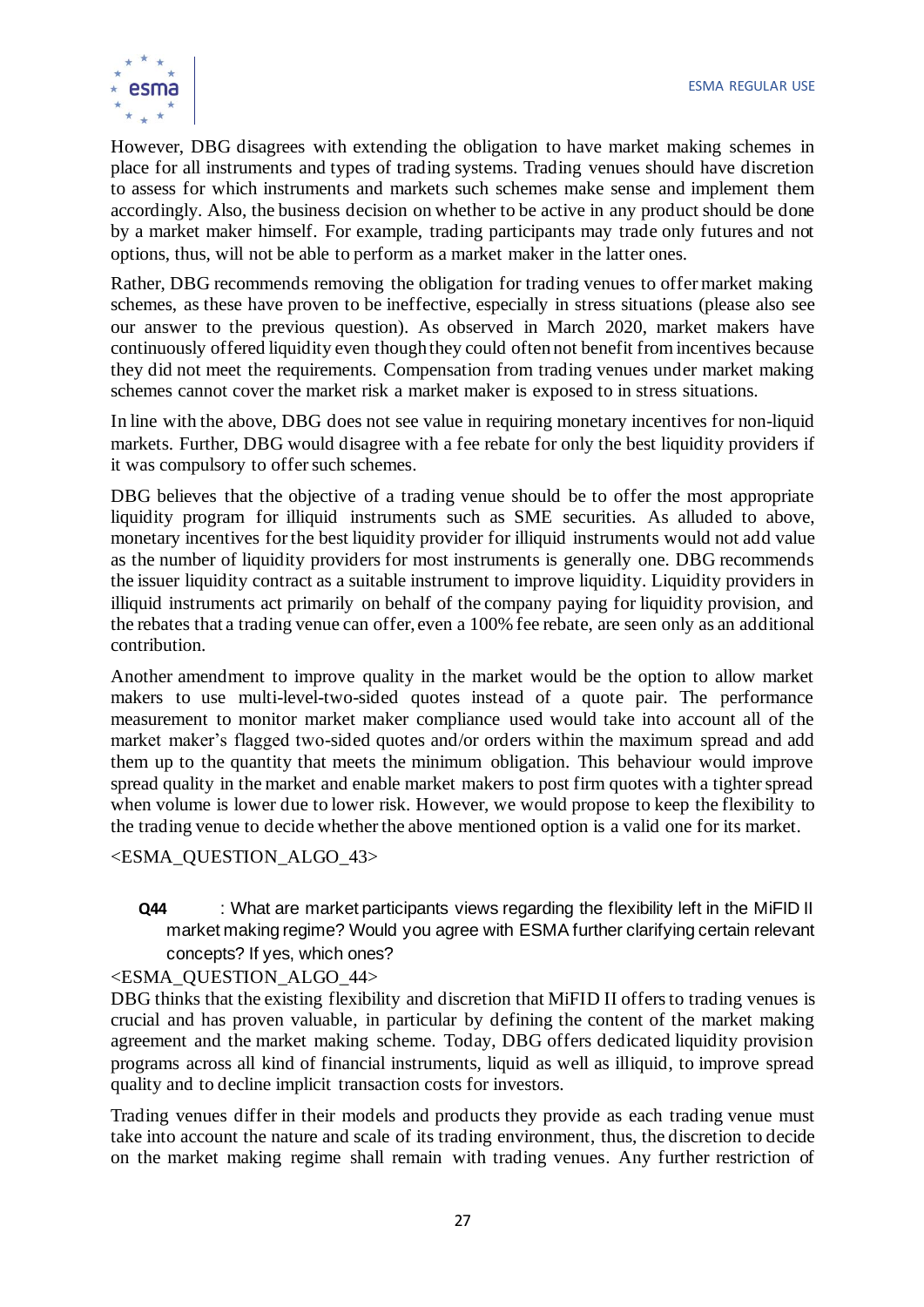

regulation would harm liquidity provision by decreasing the number of participants acting as market makers today. Therefore, we do not see the need in further clarifications.

### <ESMA\_QUESTION\_ALGO\_44>

**Q45** : Could you please describe how Primary Dealers agreements are designed (number of designated Primary Dealers, transparency about investment firms having signed such agreements, typical obligations contained, etc…). Do you consider that Primary Dealers should be exempted from the Article 1 of RTS 8? Do you consider that this can introduce a regulatory loophole?

#### <ESMA\_QUESTION\_ALGO\_45>

DBG does not see a need for amendments or clarifications to avoid conflicts between RTS 8 market making requirements and other contractual liquidity provision obligations.

At DBG systems there are no conflicts with other contractual liquidity provision obligations, and Primary Dealers are not active on our trading venues.

#### <ESMA\_QUESTION\_ALGO\_45>

**Q46** : Do you think that venues which introduced asymmetric speedbumps provide enough information regarding the mechanism used? If not, what additional information would be useful to disclose to market participants?

#### <ESMA\_QUESTION\_ALGO\_46>

DBG thinks that venues that introduced asymmetric speedbumps provide sufficient information on their mechanism. As DBG's derivatives exchange Eurex is the only market who introduced an asymmetric speedbump for derivatives in the EU, we would like to share the introduction approach as well as the information disclosure to the market.

In terms of timeline and procedure, ahead of the implementation phase, Eurex conducted a wide consultation on the methodology and implementation approach with multiple members, trading associations as well as during multiple Eurex working committees held with market participants. Eurex ensured that all participants who wished to be involved in the design of the functionality were included in the process. During the IT implementation phase, Eurex shared insights on the implementation and the affected environments via technical release documentation, release notes as well as dedicated member communication via Key Account Managers. Please note that all relevant documentation is available at the Eurex website at <https://www.eurex.com/ex-en/trade/eurex-plp> and that the functioning of the mechanism has been added to the Conditions for Trading at Eurex Deutschland, which is part of the rules and regulations of Eurex.

Regarding the implementation phase, Eurex decided against a simultaneous activation of the speedbump together with the respective implementation release start but instead consulted with market participants on a feasible time schedule, pilot segments, configuration parameters like deferral time as well as performance indicators to measure market quality changes giving participants additional time to familiarize with the methodology. The testing environment via simulation was available after implementation and long before production launch. All implementation and activation steps were communicated to the trading participants via official communication measures. Furthermore, Eurex published additional documentation on the evaluations done to select parameters configuration as well as enhancements following participants' feedback. The information has been shared and aligned with the NCA and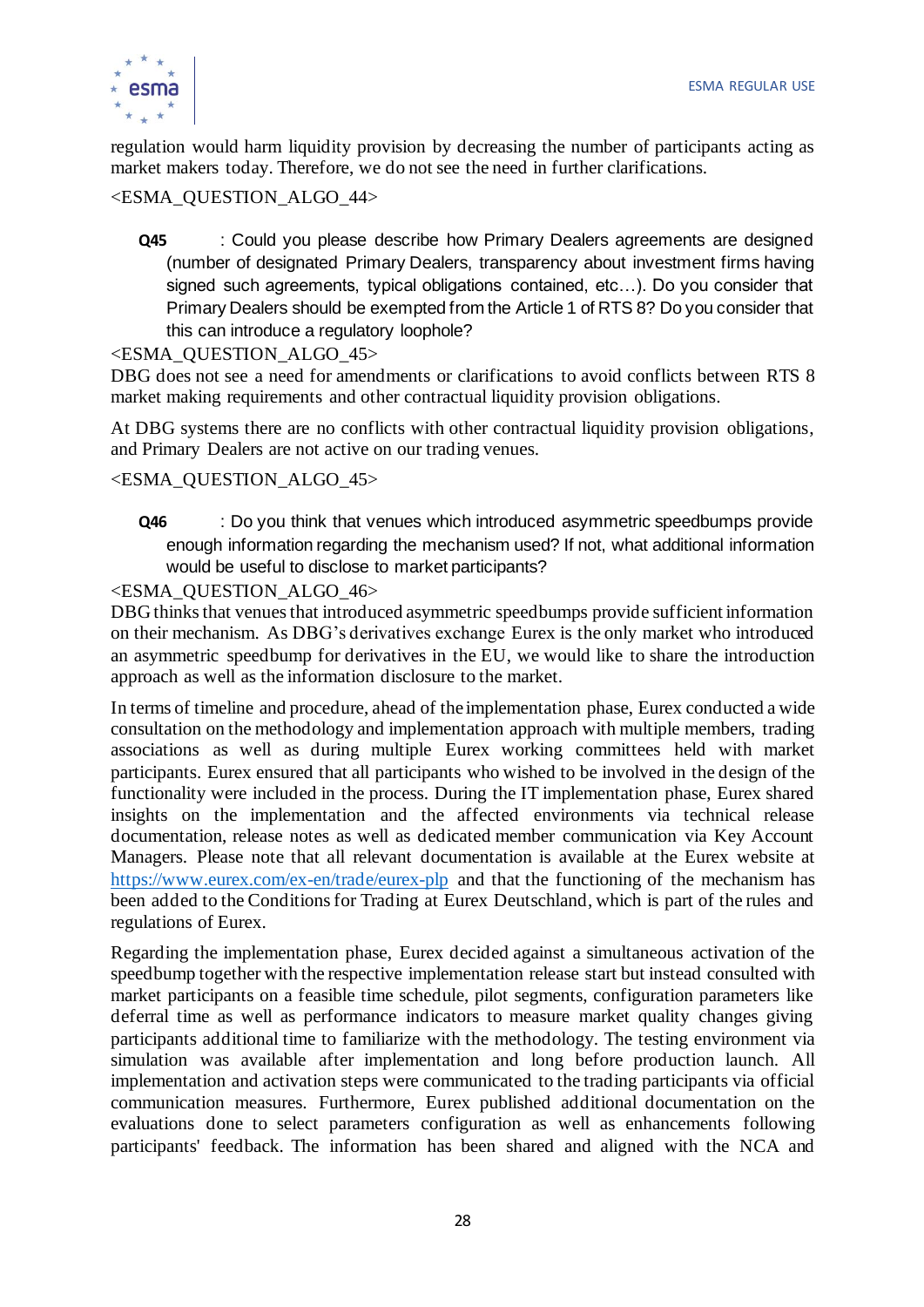

approved by the Exchange Council, the exchange body that represents the market participants and decides on exchange rule changes.

# <ESMA\_QUESTION\_ALGO\_46>

**Q47** : Reflecting on those mechanisms which allow liquidity providers to provide quotes that can be filled only against retail order flow, do you think that such mechanisms are beneficial in terms of market quality? Is there any specific aspect that you think should be further taken into account, also considering the type of instruments traded? Please specify the venue of reference and the type of arrangement discussed.

# <ESMA\_QUESTION\_ALGO\_47>

DBG does not offer a functionality as described in Q47, however, we understand the concept and the targets of such a proposal. Splitting liquidity provision where both liquidity pools serve disjoint market groups helps offering retail order flow a better liquidity picture by reducing the risk of adverse selection for the liquidity provider. Eurex Passive Liquidity Protection (PLP) was designed with the same goals, however, the key consideration here was to improve the liquidity picture so everyone can trade against liquidity provider quotes, not only agents. However, since Eurex has no empirical insights on how such a mechanism as outlined in Q47 affects liquidity provision, we cannot contribute more insights to this point.

#### <ESMA\_QUESTION\_ALGO\_47>

**Q48** : Do you think that venues which introduce asymmetric speedbumps should set tighter market making requirements? Please explain why and how tight those new requirements should be.

#### <ESMA\_QUESTION\_ALGO\_48>

Eurex currently has regulatory market making requirements, valid for all regulatory market makers. On top, Eurex has commercial liquidity provider incentive schemes in place. Both requirements should not be influenced by the introduction of asymmetric speedbumps from a regulatory perspective, as any tightening of the requirements would not take the base values into account (e.g. whether they have been strict or whether they have been lighter).

In addition, DBG wants to specifically object to the proposal to introduce tighter market making requirements for products with asymmetric speedbumps. Specifically, an asymmetric speedbump is not a tool that allows all liquidity providers to uniformly quote tighter at any cost (more, a tool to stimulate competition at the BBO) – there must be certain investments spent into the respective participant IT infrastructure in order to utilize the millisecond reaction advantage.

During the introduction of PLP at Eurex, members where asked about their individual reaction capabilities which were benchmarked with empirical findings of their past reaction time – the results indicated a significant gap among market participants in the same product. In essence, even in a product with an asymmetric speedbump there are multiple liquidity providers that are not able to utilize the millisecond reaction advantage and thus are not active at the BBO as their business offering is not to provide tight prices at the BBO but instead offer sizes at a magnitude others cannot offer. Tightening the market making requirements would again increase entry barriers for new participants that want to familiarize with market making and build up appropriate IT capabilities.

# <ESMA\_QUESTION\_ALGO\_48>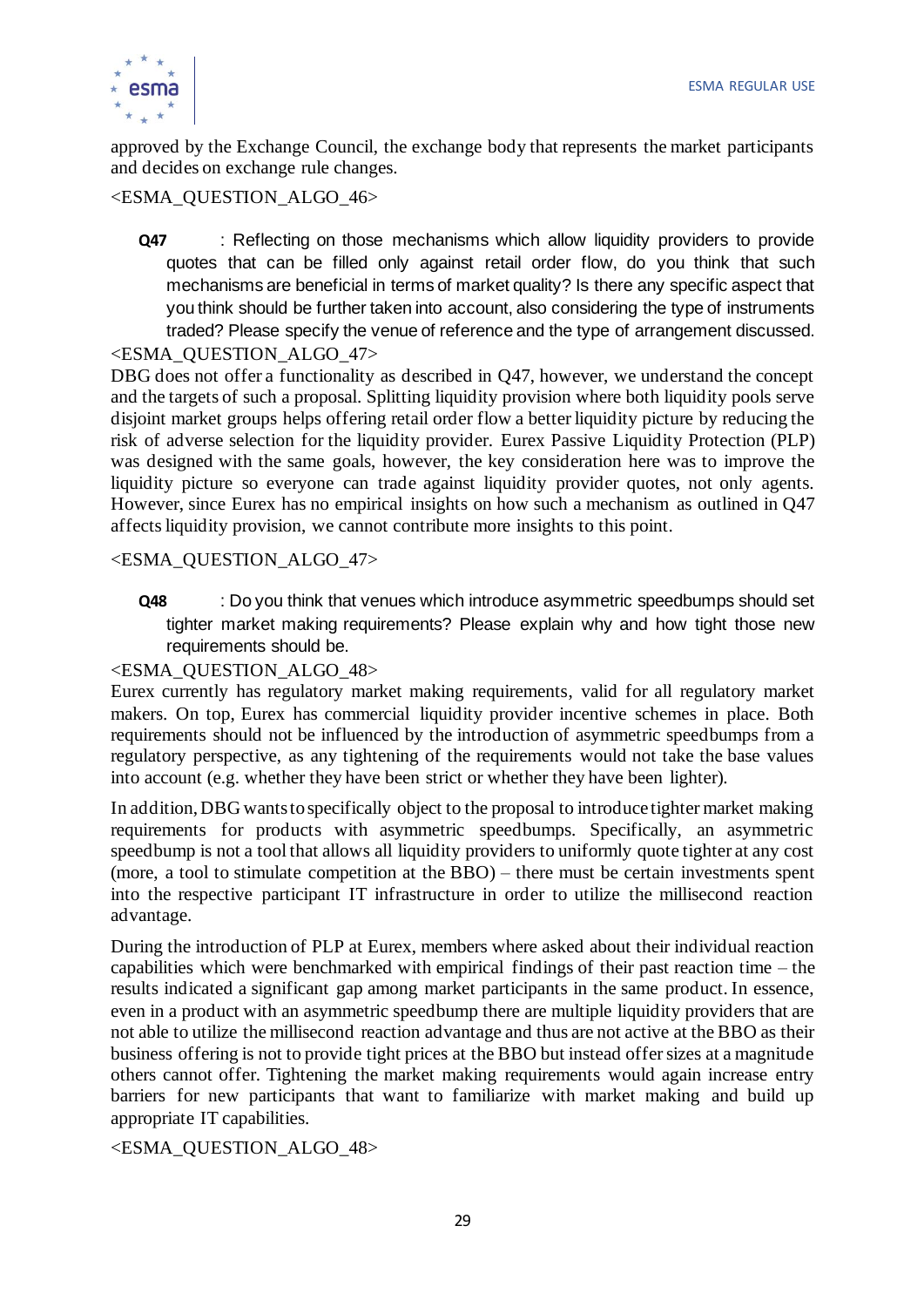

**Q49** : Do you agree on the conclusion that speedbumps might not be a well-suited arrangement for equity markets? If yes, do you think that such arrangements for equities should be prohibited in Level 1? Please explain.

# <ESMA\_QUESTION\_ALGO\_49>

Currently DBG does not have in place asymmetric speedbumps on its Cash Markets platforms. Although we do not intend to introduce them in the near future, we do not agree that such arrangements shall be prohibited especially in Level 1 if there is no formal demonstration of the detrimental effect of speedbumps on financial markets in general and on equity markets in particular. First, ESMA provides examples of speedbumps implemented on equity markets in Canada and in the US. Banning speedbumps at this stage in Europe would hamper any future innovation involving speed bumps (whether symmetric or asymmetric) combined with specific market models/market features. Second, we consider the exercise of discretion as fully in line with the legal mandates and responsibility of exchange operators to ensure the orderly functioning of trading and to create and maintain an environment which maximizes the liquidity and attractiveness of the order book to the benefit of end clients.

We call for policy makers and authorities to take those aspects into account when considering if regulatory intervention of different kinds and depth into markets' functioning is required. We consider that the existing regulatory framework strikes a good balance between allowing for innovation and the continuous development of heterogeneous markets and the imperatives of investor protection, stability, and efficiency of markets.

<ESMA\_QUESTION\_ALGO\_49>

**Q50** : Do you think that the introduction and functioning of speedbumps should be further regulated? If yes, which specific requirements would you like to be included in EU legislation?

#### <ESMA\_QUESTION\_ALGO\_50>

DBG believes that further regulation in this field is not required and rather encourages a continuous dialogue between the introducing exchange and the relevant NCA. We would not deem it reasonable to have a centrally, uniformly, applicable regulation for wid ely ranging ecosystems, as has been done with the Eurex PLP.

Asymmetric speedbumps like PLP, introduced by Eurex, are contributing to fair and orderly trading conditions. PLP provides a non-discriminatory market access to all participants through the use of functionality and aims to improve liquidity and the price discovery process of the order book. All participants who have placed a resting order in the order book are granted additional time to react to price changes in related/underlying markets. It is our understanding that showing firm and transparent trading interest in the order book should not be restricted to market participants that employ low latency connectivity but should be open for every trading participant. This improves the available liquidity and, as a result, increases attractiveness and importance of the order book for all market participants.

PLP does not differentiate on a participant level but on order level which ensures that all trading participants are subject to the same rules. It applies to all aggressive orders irrespective of the entering participant being a professional liquidity provider, a prop firm or agent trader. All aggressive orders are getting delayed, all passive orders are not. Therefore, the rules for PLP apply to all trading participants equally, no matter the individual participant's business model or trading setup, everyone can send a passive order and participate, no one is excluded due to technical or individual setup reasons. Same holds true for aggressive trading.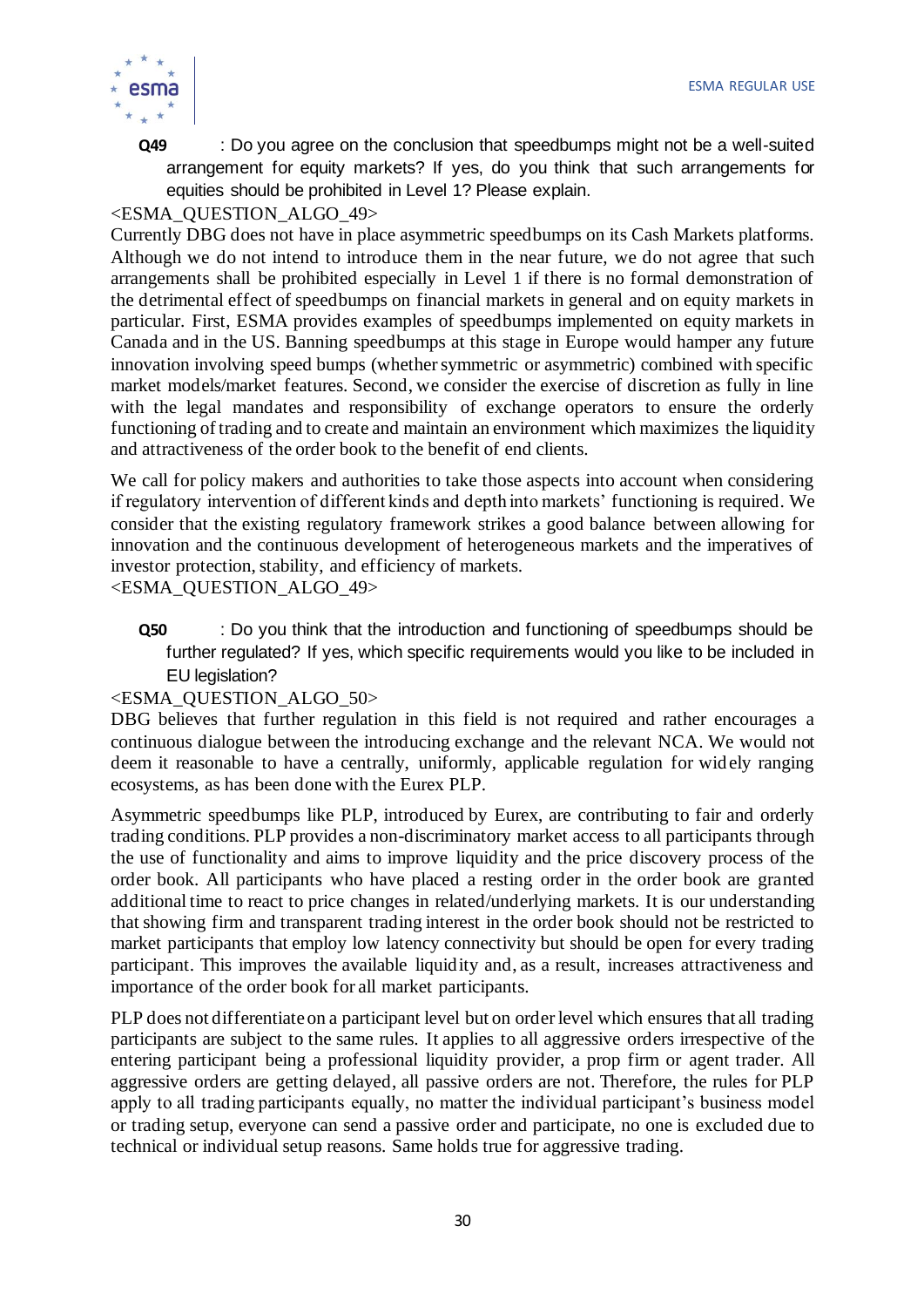

Consequently, DBG is convinced that the PLP is not only compatible with MiFID II but is promoting fair and orderly trading. As an exchange, Eurex can only ensure that the functionalities of the trading venue are available to all market participants on a nondiscriminatory basis. How market participants make use of a specific trading functionality depends on their respective business model.

<ESMA\_QUESTION\_ALGO\_50>

**Q51** : Is there any specific issue you would like to highlight about speedbumps? <ESMA\_QUESTION\_ALGO\_51>

DBG fully appreciates the dialogue with our NCA on the topic of speedbumps. In addition, we are keen to provide not only our market participants but various other stakeholders with further empirical insights based on the recent findings of the Eurex PLP. DBG also would like to emphasize the continuous support of the entire trading community during the introduction of PLP; currently Eurex experiences a broad support of institutional traders, liquidity providers as well as HFT for its PLP mechanism.

In addition, DBG would like to directly comment on some points raised in the speedbump consultation text, that are not part of the questions:

Eurex provided clear evidence to trading participants and regulators that the introduction of PLP does not lead to non-tradable liquidity against the concerns raised by ESMA in point 324 of the consultation paper. We would like to highlight, that the empirical findings in all product classes where PLP is activated showed that trading against passive liquidity is not impeded, neither for clients, prop firms nor for liquidity providers. There is no indication that passive liquidity providers modify or delete orders within the deferral time such that the offered liquidity cannot be executed. In addition, despite the questions raised in point 341 of the consultation paper, Eurex has not received feedback from participants highlighting such a behaviour. The PLP implementation does not allow the passive liquidity provider to anticipate the incoming order, also, he is not aware whether it is an order from an agent or not. Thus, PLP is not providing an incentive to withdraw passive liquidity. Eurex monitors the volume that could not be executed because of PLP (so called protected volume), the total amount of protected volume accumulates to 2% to 4% of the executed order book volume. The majority of protected volume (more than 90%) occurs between liquidity providers that try to hit outdated quotes from other liquidity providers. Hence, market participants are still able to execute against passive liquidity, also liquidity providers themselves are still actively executing against resting liquidity.

Eurex would also like to address the concerns raised in point 345 of the consultation paper. By offering liquidity in the order book, all participants contribute to the aggregation of supply and demand of a product which in return determines its fair market price, trading interest not offered in the order book cannot contribute to this price formation. Hence, it is vital that every trading participant has fair access to the order book and can show the liquidity he is willing to trade without the risk of being adversely selected on the transparent offering they provide. If participants cannot adequately protect themselves against adverse selection, they end-up widening their spreads, showing less liquidity or simply exiting the market. Especially in the options markets, latency arbitrageurs can utilise multiple ways to exploit price differences between instruments and correlated product types. With an additional latency advantage, the risk to fail in such strategies is rather low. Eurex observed that in the last years, the amount of adverse selection due to latency arbitrage has significantly increased in various options products, resulting in a situation where those market participants offering liquidity in the order book and cannot protect against such behaviour have taken defensive measure. As a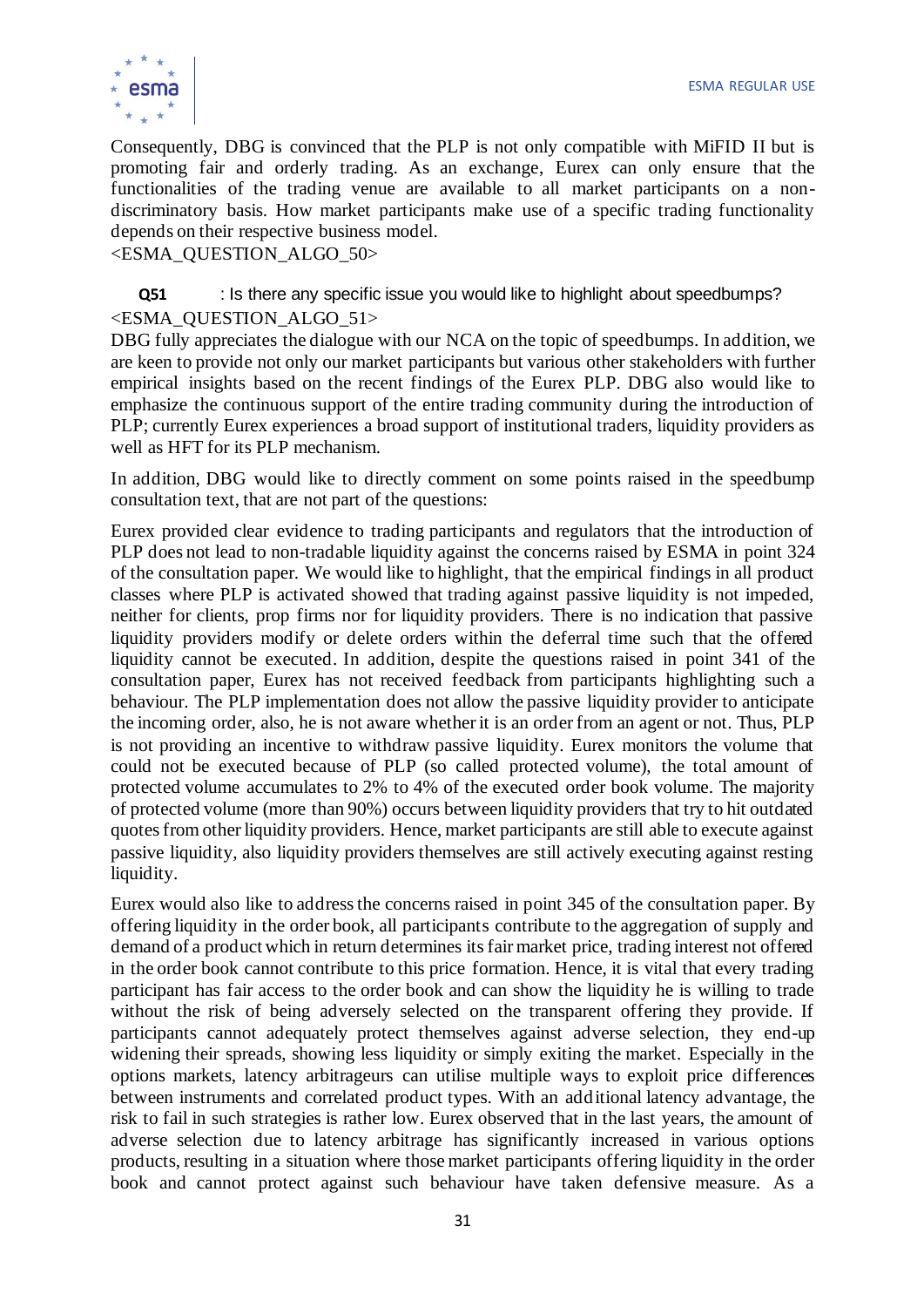

consequence, the liquidity picture in options products has deteriorated, the number of market participants that are willing to offer liquidity has been reduced. Such continuous developments make order book liquidity fragile; alongside the regulatory framework, it is to the exchanges to provide incentives for liquidity providers to show their best offers transparently to all market participants in the central limit order book and not only in over-the-counter markets or via hidden execution channels. Making the order book a fair place, where participant with different risk appetite, latency characteristics and price models can compete for the best price and not trade amongst themselves is the major target of Eurex' PLP.

#### <ESMA\_QUESTION\_ALGO\_51>

**Q52** : What are your views on the relative timing of private fill confirmations and public trade messages? If you are a trading venue, please provide in your answer an explanation of the model you have in place.

#### <ESMA\_QUESTION\_ALGO\_52>

DBG believes in fair connectivity and access possibilities, which are transparent and available for its market and participants. This applies naturally when it comes to market and trade data/ information. The synchronisation of our different feeds and in particular private fill confirmations and public trade messages has been carefully considered and implemented. For our cash and derivatives T7 trading system, DBG applies a public first principle when comparing the public data sent via the Order by Order feed with the execution confirmation sent to the individual participants.

We have done so deliberately to ensure among other reasons that no market participant is able to benefit from private information gained from advanced information on their own flow. As a result, the system is designed in such a way that the market data is made available to all market participants at the same time according to the connectivity option chosen. Any trade will be reported via market data first, and the involved parties receive their trade confirmation slightly after via their private channels (market data first principle). (Note that beyond this there are many different physical interactions involved which could slightly change the data availability to customers. For instance, the geographical distance plays a significant role, too. However, this is out of control of DBG.) The involved parties can also identify their trades in market data, such that all participants (both the involved parties in the trade and all other market participants) can react on the new information and there is no advantage for single participants.

We understand there is a discussion in the market on certain practices. While a fills first methodology might incentivize trading participants to place lot orders tactically in related/ correlated products that might have impact on the product they are really interested to gain earlier information, this is not required in our markets. It is not necessary to place orders in the leading product to react to any changes in the product (as it is reported via market data, even if one does not have orders placed in the leading product), one can still react and quote the correlated product.

Please also refer to our answer to Q54 where we highlight that as long as the information on the sequencing of the public and private feeds is transparent and accepted by all participants, the sequence shall be at the discretion of trading venues.

<ESMA\_QUESTION\_ALGO\_52>